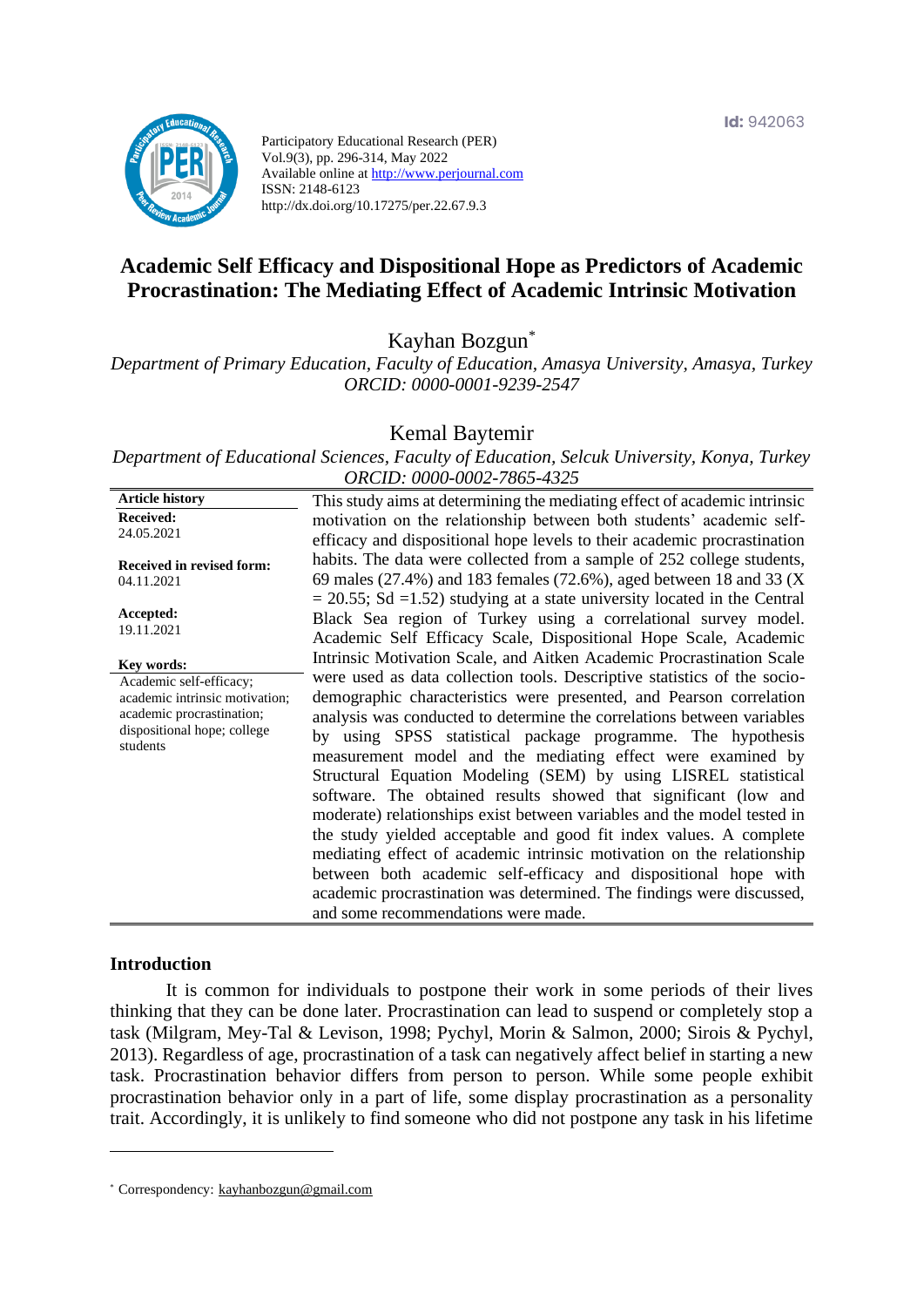(Senecal, Koestner & Vallerand, 1995). The search for answers to the questions, "How to define a procrastinating person? or who are procrastinating people?" shows the importance of identifying the disadvantages of procrastination.

College students also exhibit procrastination behavior (Hill, Hill, Chabot & Barrall, 1978). This procrastination behavior displayed by students called academic procrastination (AP). Day, Mensink and O'Sullivan (2000) conducted a comprehensive study to determine variables related to academic procrastination and they highlighted that academic procrastination is a common problem among college students. Some students procrastinate making their necessary repetitions and can fail accordingly. On the other hand, while assuming that they are procrastinating just for a few days, some students enter in a procrastination loop and are surprised when it comes to exam week. Although they have passed their tests, completed their assignments, and did their tasks, procrastination of studying always leads to a negative consequence and negatively affects students' academic success (Beck, Koons & Milgrim, 2000; Hill et al., 1978). The decrease in academic performance and success in students who exhibit procrastination behaviors can be given as an example of this situation (Solomon & Rothblum, 1984). However, it is not correct to consider every procrastinating student as unsuccessful. The important point to be emphasized here is that procrastination causes negative interruptions and delays on the way to success (Milgram et al., 1998).

When students postpone an assignment, even for a short time, they may experience an instantaneous pleasure that is, relaxation however, they may feel anxiety about not being able to finish on time and not being able to succeed (Akbay & Gizir, 2010). Since procrastination negatively affects not only academic success but also health, it can have a deep impact on our lives. It is inevitable to experience health problems due to variables that negatively affect wellbeing such as stress and anxiety created by the accumulated tasks and responsibilities as a result of procrastination behaviors (Ellis and Knaus, 1977; Ferrari and Beck, 1998; Solomon and Rothblum, 1984; Tice and Baumeister, 1997). According to Sirois and Pychyl (2013), individuals with higher rates of procrastination habits had lower rates of health and well-being. Therefore, it can be argued that academic procrastination has a negative impact not only on students' academic performance but also on their health.

The following question can be asked here: What is the underlying reason for students' academic procrastination? What are the factors that cause academic procrastination? What are the variables related to academic procrastination? What are the precursor factors? Many studies were carried out for years to find answers to these questions (Aitken, 1982; Balkıs, 2006; Balkıs, Duru, Buluş & Duru, 2006; Day et al., 2000; Hill et al., 1978; Milgram et al., 1998; Senecal et al., 1995; Solomon and Rothblum, 1984) Based on the findings of these studies, test of integrative models explaining underlying factors of academic procrastination can provide valuable insights into academic procrastination behaviors. Academic procrastination is not only slowing down a task or postponing it to a later date, it also depends on the existence of variables that cause the procrastination (Sirois & Pychyl, 2013; Urban, 2013). In this regard, the authors believe that the identification of the reasons for college students' academic procrastination behaviors and variables predicting procrastination behaviors can make significant contributions to the literature.

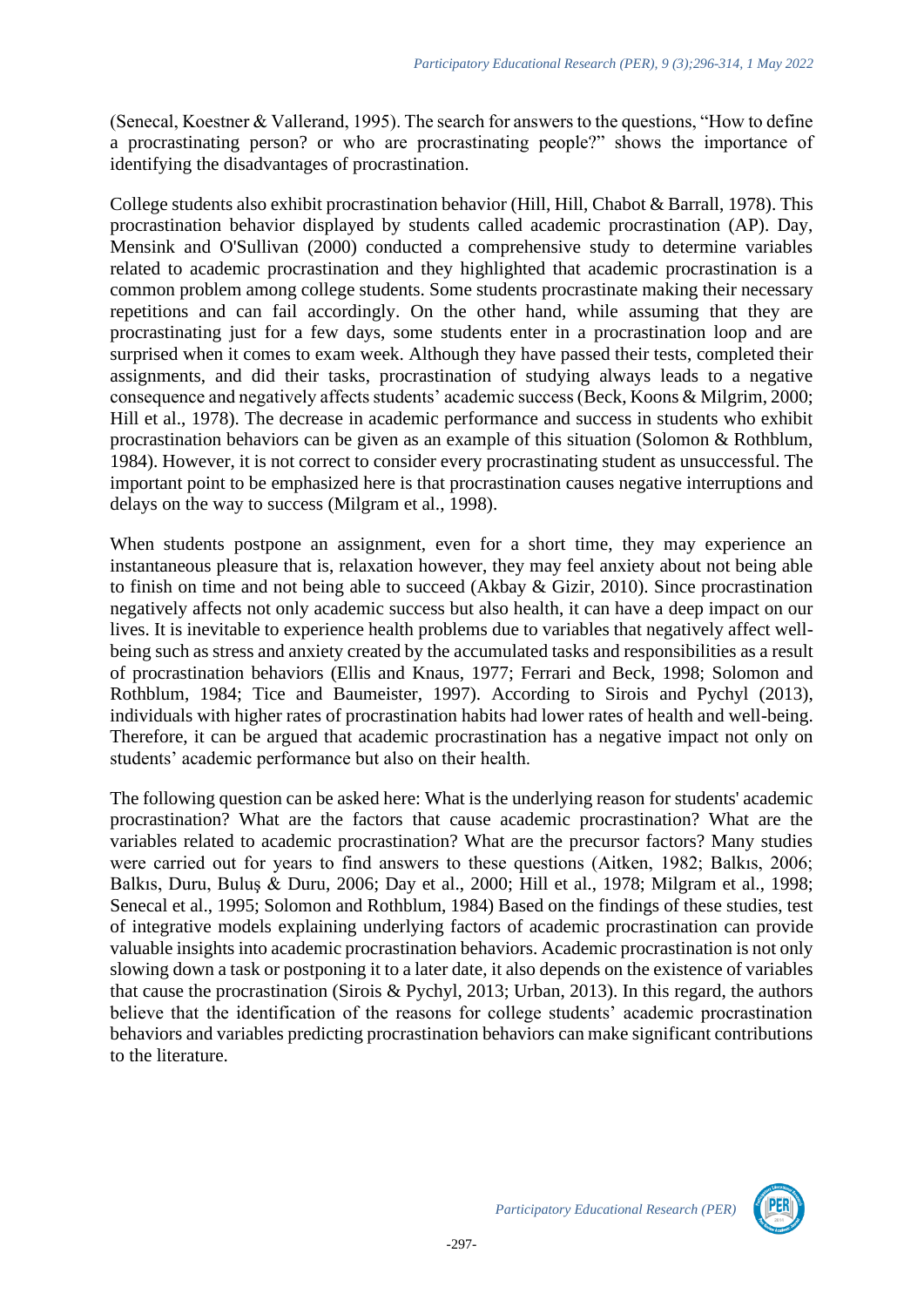## *Theoretical framework*

## *Definition of academic procrastination and its characteristics*

Since procrastination consists of many different structures such as behavioral, cognitive, and affective (Solomon & Rothblum, 1984), different definitions are made. According to Uzun Özer (2009), the reasons for procrastination are explained differently by psychoanalytic, cognitive behavioral, and behavioral theorists. Some of these reasons are avoidance behavior, irrational beliefs, or acquired momentary pleasures.

In general, procrastination can be defined as a personality trait and described as a tendency to procrastinate or postpone doing a task or making a decision (Milgram et al., 1998; Solomon & Rothblum, 1984). In addition to reducing one's productivity, procrastination can cause exhibiting task-avoidance behaviors. Solomon and Rothblum (1984) defined the underlying reasons of procrastination as task avoidance, fear of failure, and negative perceptions and beliefs.

Urban (2013) emphasized that procrastination is an uncontrollable behavior and delaying cannot be avoided with a thought such as "I should start doing the task immediately so that I will not delay". Similarly, Pychyl (2013) carried out studies on procrastination and stated that procrastination is not a time management or laziness problem, procrastination could only be defined as procrastination. Procrastination is also defined as failure to regulate emotions. Urban (2013) highlighted the momentary pleasures as the reason for procrastination and argued that procrastination can be prevented by giving up momentary pleasures, which he defined as a rational decision-making process, with conscious attention to accomplish the task.

Academic procrastination, which is defined as a sub-type of procrastination, has similar characteristics to procrastination and is a situation where the student experiences difficulties due to delays in the learning process or academic tasks (Akbay & Gizir, 2010). Academic procrastination is known as one of the most common problems among students (Mohammadipour & Rahmati, 2016). This behavior occurs especially when faced with a deterrent task that a student perceives as difficult and also has negative impacts on students' health (Sirois & Pychyl, 2013). It was reported that students with high academic procrastination behavior were studying less and more procrastinate studying compared to those with low academic procrastination behaviors (Pychyl et al., 2000). Tim Urban, a famous TED speaker, in his study (2013) on procrastination, stated that procrastination is not a habit or behavior but is a unique situation that can be experienced from time to time. Furthermore, Urban argues that to avoid procrastination, one should continue their tasks every day, without giving up, with certain self-discipline.

According to previous studies on academic procrastination, it is positively related to dispositional hope (DH), motivation, academic intrinsic motivation (AIM), self-regulation and academic self-efficacy skills (ASE), self-respect, success orientation, decision making, and thinking styles; and negatively related to the negative attitudes towards learning, ineffective time management, depression and anxiety, as well as associated with many cognitive and affective factors (Balkıs, 2006; Balkıs et al., 2006; Brownlow & Reasinger, 2000, Orpen, 1998; Senecal & Guay, 2000; Senecal et al., 1995). A study by Solomon and Rothblum (1984) revealed that some concepts such as depression and irrational beliefs are related to academic procrastination and its reasons. Pychyl (2013) emphasized that teachers and parents should teach children to deal with procrastination from an early age and awareness should be raised that procrastination is not a time management problem, but an emotional management problem.

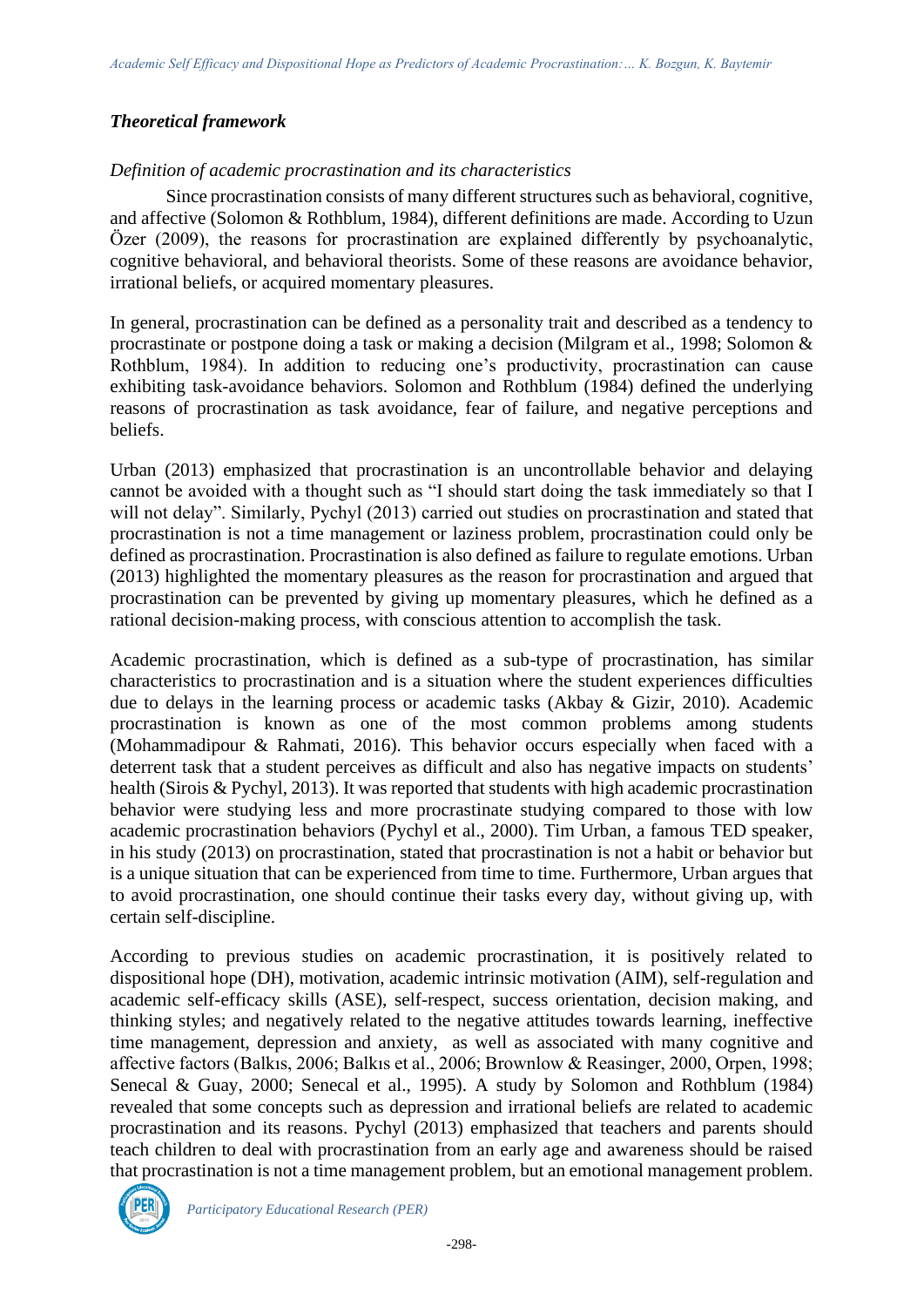### *The relationship between academic procrastination and Academic self-efficacy and hope*

It was stated that procrastinating individuals have negative self-perception and low selfefficacy perceptions, which is one of the sub-dimensions of this perception (Martin, Flett, Hewitt, Krames & Szanto, 1996). The results obtained in another study indicated that one of the reasons for academic procrastination is related to low self-efficacy (Seo, 2008). Therefore, academic self-efficacy can be considered an important variable predicting academic procrastination in college students.

Self-efficacy refers to students' belief that they can successfully accomplish a specific academic goal, activity, or task (Bandura, 1986). Self-efficacy, which is defined by Bandura (1997) as a belief to achieve any goal refers to the belief and determination to accomplish any task. On the other hand, academic self-efficacy is defined as the belief to accomplish academic goals or academic success (Pajares & Graham, 1999) and consists of students' self-judgments. While positive self-judgments allow a student to be more determined and more successful in solving problems, positive self-judgments lead to giving up from these behaviors and cause students to lose their motivation towards the task they are doing, fear of failure and abandon doing that task in a short time (Bandura, 1997). The presence of fear of failure and losing faith to accomplish the task, which play a role in exhibiting procrastination behavior, indicates that the individual has low self-efficacy skills (Moshtaghi & Moayedfar, 2017).

Many studies have emphasized the impact of self-efficacy on procrastination behavior which many college students exhibit from time to time (Kandemir, 2010; Katz et al., 2014; Martin et al., 1996; Moshtaghi & Moayedfar, 2017; Steel, 2007; Tripathi, Kochar & Dara, 2015). In this regard, self-efficacy is an important skill for college students to accomplish their tasks and responsibilities. Some studies highlighted that academic procrastination behavior increase as academic self-efficacy decrease (Kandemir, 2010; Moshtaghi & Moayedfar, 2017; Tripathi et al., 2015).

Academic procrastination does not depend only on low self-efficacy. Since procrastination tendency is defined as not only the loss of belief in success, but also a failure in emotion management, affective factors also have an impact on procrastination behavior. Hope is one of these factors (Moshtaghi & Moayedfar, 2017; Senecal & Guay, 2000). Since hope, which consists of agency thoughts and pathways, is a motivational act, low motivation can lead to a tendency of procrastination with reduced hope.

Hope is a state of mind related to taking actions for personal desires and goals, making realistic and internally motivating evaluations while trying to achieve these goals and having positive expectations (Snyder et al., 1991). Considering from this point of view, goal and motivation are the indicators of Snyder's hope theory. As the perceived motivation increases hope increases (Snyder, 2002). Snyder et al. (1991) found that individuals with higher hope have a purpose in life, which is an indicator of self-efficacy skills, and these individuals were more willing, productive, and active in dealing with difficulties and responsibilities as well as creating strategies to achieve these goals. They discussed the Dispositional Hope Scale under two subdimensions of agency and pathways thoughts. The pathways thoughts refer to finding practicable ways and creating alternative strategies to achieve the designated goal. On the other hand, agency thoughts are related to motivation. It refers to the motivation that one perceives intrinsically while achieving their goal (Snyder et al., 1991; Tarhan & Bacanlı, 2015). Individuals with hope achieve their goals by motivating themselves with an inner speech that they will find a solution to the difficulties they faced (Snyder, Lapointe, Crowson & Early, 1998). Martin (2007) argued that people with higher levels of hope were more optimistic and

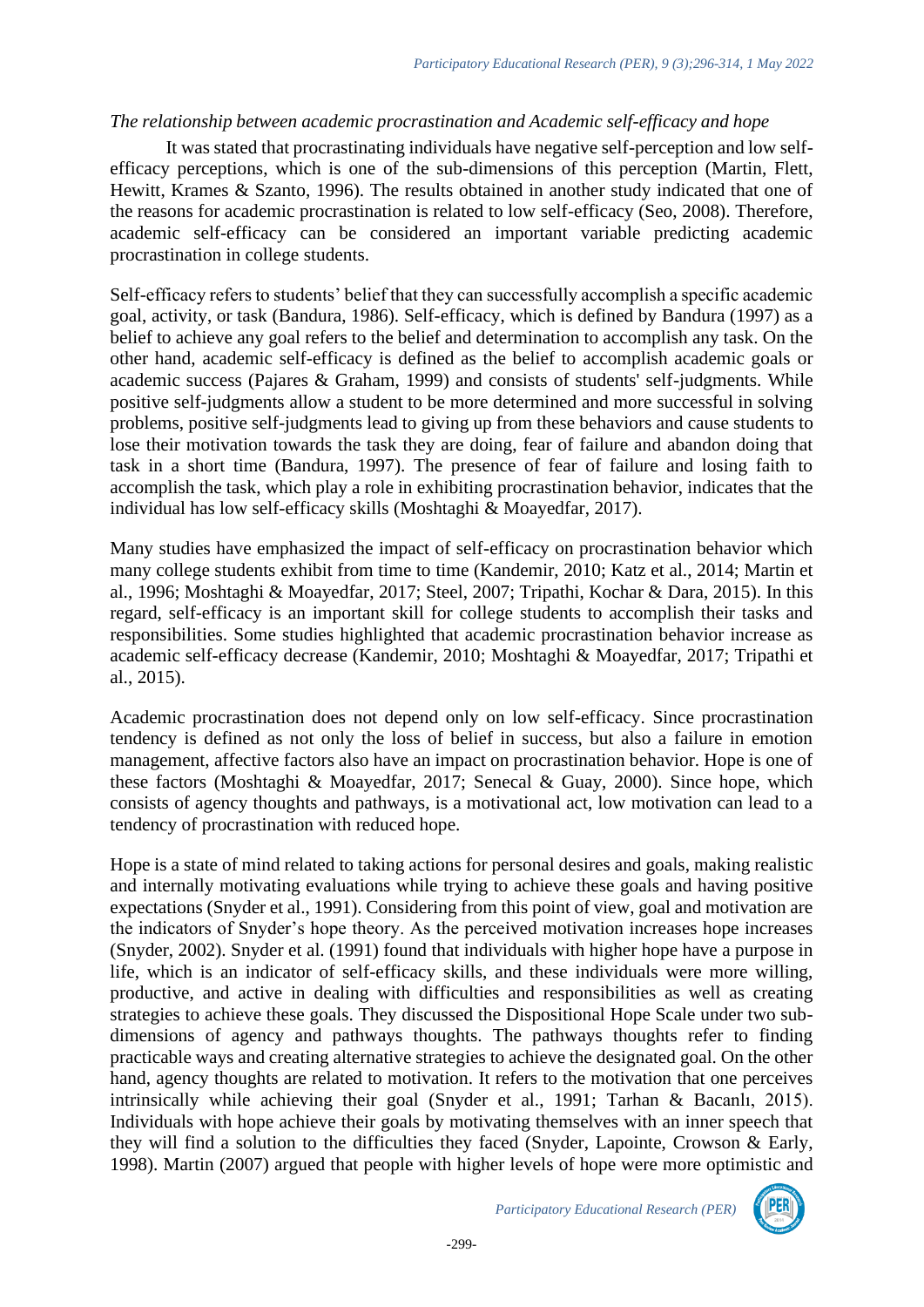healthier, on the other hand, those with lower levels of hope had internal problems and difficulties.

Previous studies have shown that significant correlations exist between hope and motivation (Snyder et al., 1998), self-efficacy (Snyder, 2002), having a valid basis and problem-solving skills (Martin, 2007), and academic procrastination (Moshtaghi & Moayedfar, 2017; Odacı & Kaya, 2019; Senecal & Guay, 2000; Uzun Özer, 2009). Roesch et al. (2010) found that students with dispositional hope and coping skills had very low academic procrastination problems. Moreover, positive relationships were determined between dispositional hope and planning and problem-solving skills and coping with stress. Senecal and Guay (2000) determined that a correlation exists between hope and procrastination and stated that procrastination depends on the level of hope. Hope is an important factor for college students as professional individuals of the future since hope and self-efficacy can reduce procrastination. Accordingly, a constant state of hope and optimism is necessary for an individual to continue living positively.

Seo (2008) used a structural equation modeling approach and found a negative correlation between academic procrastination and self-efficacy, in which self-efficacy is a predictor of academic procrastination. Mohammadipour and Rahmati (2016) stated that students' hope and self-efficacy are related to academic procrastination behaviors and accordingly, a low level of hope is a reason for procrastination. Similarly, Tripathi et al. (2015) determined a relationship between both self-efficacy and hope with academic procrastination and they found that higher levels of hope indicate a low tendency to procrastination. It is a known fact that as levels of hope increase, students' beliefs towards achieving their goals, that is, their self-efficacy increase and procrastination decrease (Alexander & Onwuegbuzie, 2007). According to the results of previous studies, both self-efficacy and hope have an impact on students' academic procrastination behaviors. In this regard, hope and self-efficacy are considered important factors since their presence can decrease students' academic procrastination behaviors.

### *The relationship between academic internal motivation and academic procrastination*

In addition to the relation of self-efficacy and hope to academic procrastination, the examination of the relation of motivation, which is closely associated with hope, to procrastination is also important. It was determined that students with higher levels of motivation, also known as impetus, were more successful in accomplishing their tasks (Akbay & Gizir, 2010). Since students' higher academic motivation increases their willingness to accomplish their tasks, it can be argued that they will display less procrastination behavior. Balkıs (2006) found that motivation sources are significant predictors of procrastination tendency.

Academic internal motivation is defined as internal processes that control one's behaviors to achieve their academic goals and increase their willingness (Pintrich & Zusho, 2002). According to Self-Determination theory which indicates students are responsible for their own decisions and life, motivation should be examined under two sub-dimensions: intrinsic motivation and extrinsic motivation (Ryan & Deci, 2000; Wang & Guthire, 2004). While intrinsic motivation refers to behavior driven by internal rewards such as start and continue doing of an activity for its inherent satisfaction; extrinsic motivation is about starting and continue doing of an activity purely for outside rewards (Ryan & Deci, 2000). For learning processes, cultivating intrinsic motivation is important.

Orpen (1998) emphasized that low intrinsic motivation has an important impact on individuals' procrastination behaviors. Many studies have shown that intrinsic motivation is effective on

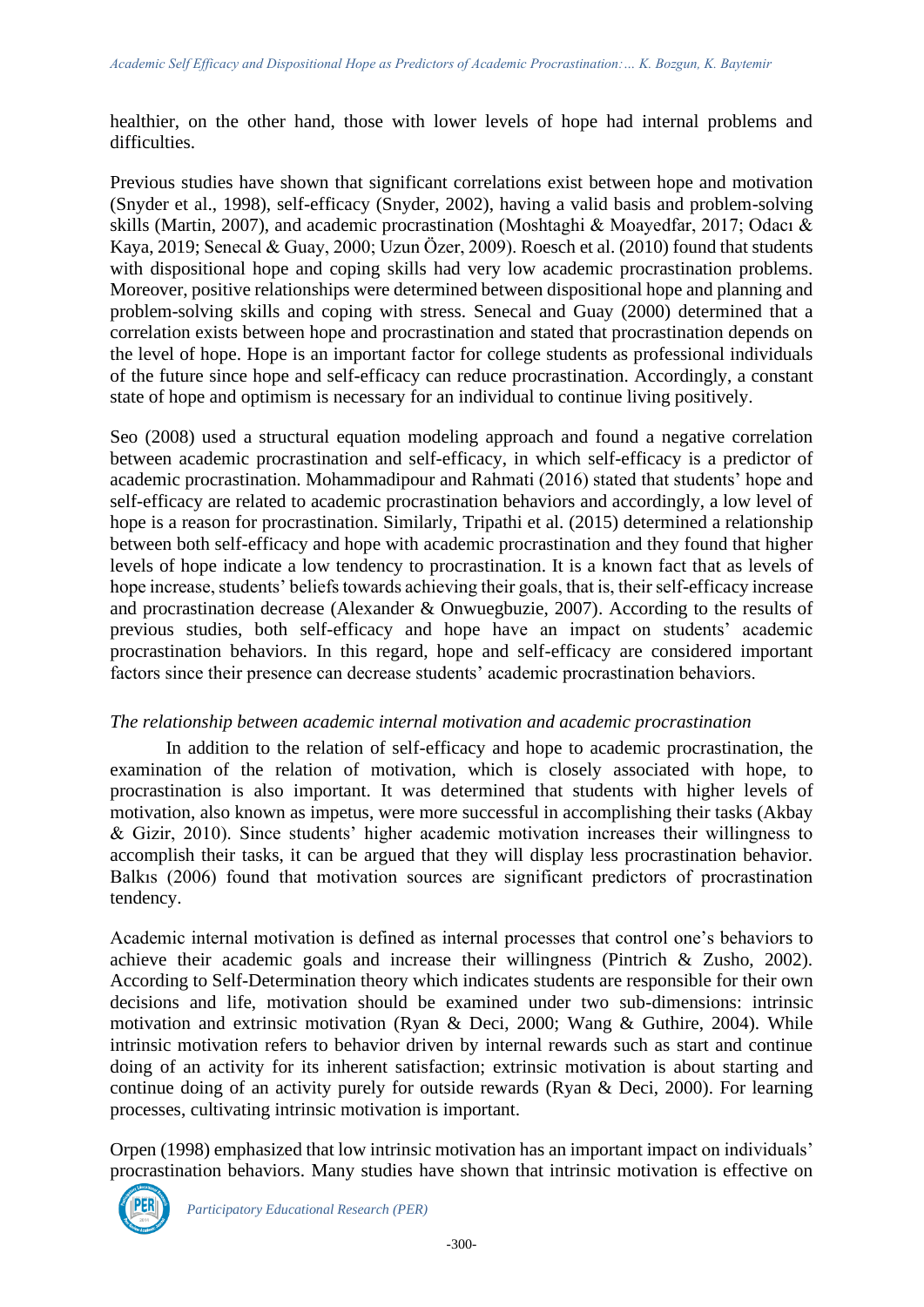academic procrastination and as students' intrinsic motivation increases their tendency to academic procrastination decreases (Akpur, 2017; Brownlow & Reasinger, 2000; Katz et al., 2014; Senecal et al., 1995; Yeşiltaş, 2020). Akbay & Gizir (2010) found that academic selfefficacy and academic motivation predict students' academic procrastination behaviors.

### *The relation of academic self-efficacy and hope to academic intrinsic motivation*

Academic self-efficacy refers to one's ability to accomplish a task successfully and to cope with challenges that emerged in this period (Bandura, 1977). Furthermore, it also contributes to willingness and motivation for learning (Bandura, 1995; Sparks, 1988). Many studies have shown that there is a correlation between self-efficacy and intrinsic motivation (Alemdağ, Erman & Yılmaz, 2014; Koca & Dadandı, 2019; Tekke & Yıldız, 2020). The results obtained in these studies indicated that motivation increases in the case of higher academic selfefficacy. In a study by Malkoç and Kesen Mutlu (2018), the authors found that academic intrinsic motivation mediated the relationship between self-efficacy and academic procrastination. Based on these results, it can be argued that academic self-efficacy and academic intrinsic motivation are factors significantly related to effective learning.

From the perspective of positive psychology, many studies have examined the relationship between motivation and some internal psychological factors such as self-efficacy, selfpersonality (Alemdağ et al., 2014; Koca & Dadandı, 2019; Tekke & Yıldız, 2020). However, only a limited number of studies have investigated the relationship between motivation and hope, which can be theoretically related to motivation (Mohammadipour & Rahmati, 2016; Senecal & Guay, 2000; Ulukan, 2020; Pala, 2019). In this regard, with advances in positive psychology, scholars have determined that students' beliefs and hopes towards their success have an important role in their success and they also claimed that hope is effective on motivation (Liu & Cheng, 2018). Since hope is an expectation of achieving one's goals and reflects one's determination and beliefs in this process, it allows motivation to complete any tasks (Moltafet, 2020).

Mohammadipour and Rahmati (2016) stated that positive relationships exist between students' hope, self-efficacy, and motivations. Senecal and Guay (2000) found a positive correlation between academic intrinsic motivation and hope and this relationship has an impact on students' academic procrastination behaviors. Moshtaghi and Moayedfar (2017) conducted a study with college students, and they determined that academic procrastination is predicted by hope, selfefficacy, and success goals. Furthermore, they also found that hope and self-efficacy are negatively correlated with academic procrastination. Similarly, other studies have reported that as students' hope levels increase, their motivation increase (Ulukan, 2020; Pala, 2019). Based on these findings, students with higher levels of hope will display higher motivation for achieving their goals and accordingly, exhibit more effort.

## *Importance and purpose of the study*

Solomon and Rothblum (1984) stated that procrastination tendency among college students differs with the situation, and they found that 46% of college students suffer academic procrastination. Ellis and Knaus (1977) reported this percentage as 95%. On the other hand, it was found that almost 50% of college students in Turkey are procrastinating their tasks (Balkıs & Duru, 2009; Uzun Özer, Demir & Ferrari, 2009). These findings indicated that college students mostly exhibit procrastination behavior and prefer procrastination. As emphasized in the above-mentioned reports, it can be argued that academic procrastination may negatively affect students' college life as well as their career. In Turkey, the number of college graduates

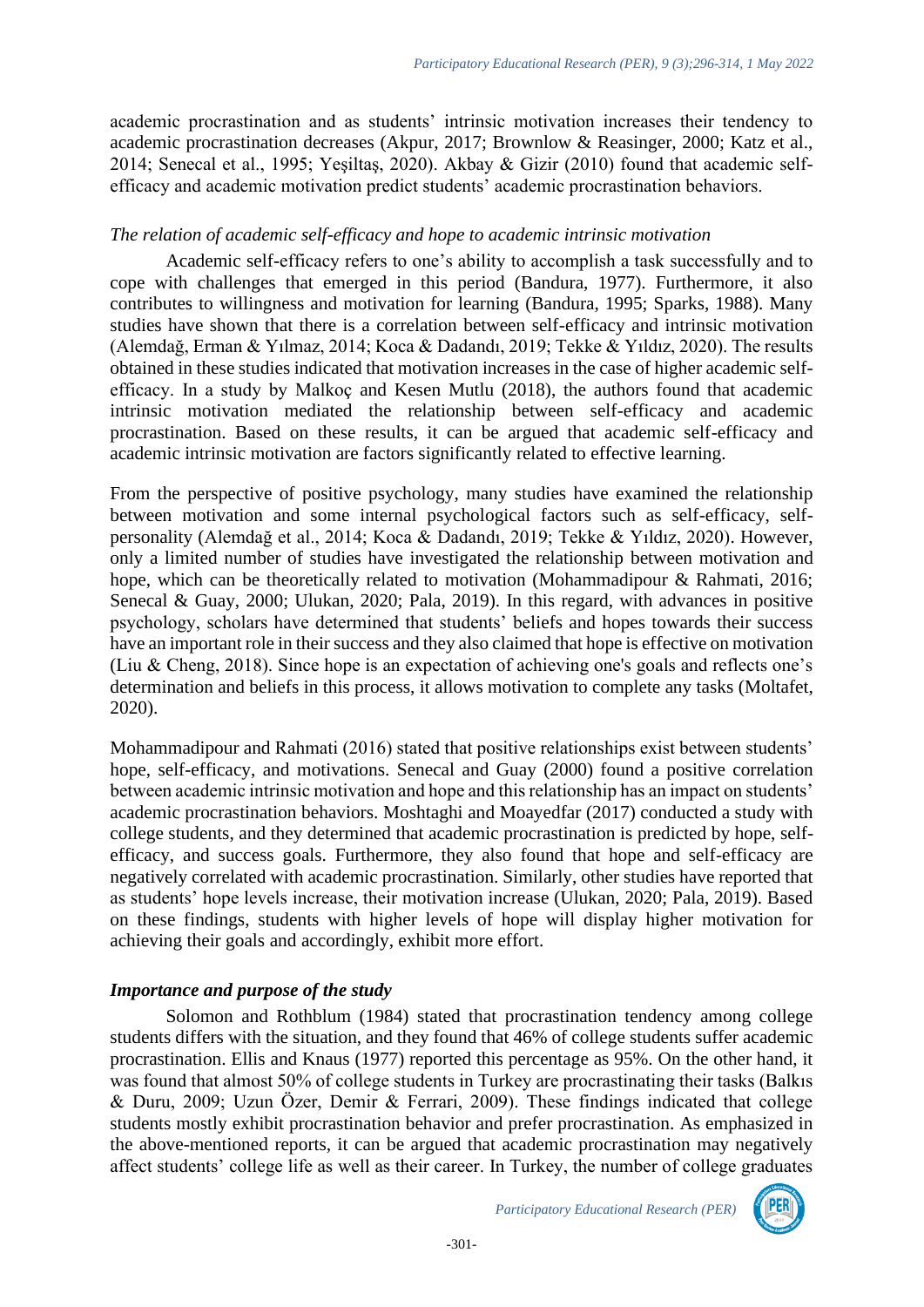is increasing day by day, and accordingly, finding and getting into a job are becoming more difficult. While this fact may encourage and whip up students, it may also reduce their hope and motivation and therefore, lead to procrastination behavior. From this point of view, examining college students' procrastination behaviors and identifying related variables are important.

To the best of our knowledge, there are no studies that examined the mediating effect of academic intrinsic motivations on the relationship between college students' levels of selfefficacy and hope to academic procrastination. Some studies examined the relationship between academic procrastination and self-efficacy and hope (Moshtaghi & Moayedfar, 2017) and some others examined the mediating effect of academic motivation on the relationship between academic procrastination and academic self-efficacy (Katz et al., 2014). However, the lack of a mediating model study including all these variables is obvious. Do low levels of self-efficacy and hope cause students' academic procrastination? Or, do students procrastinate since their academic intrinsic motivations decrease as a result of low levels of self-efficacy and hope? In this context, to seek answers to these questions, this study aims at examining whether the relationship between academic self-efficacy and hope levels, which have proven to be related to academic procrastination, is mediated by academic intrinsic motivation. The developed theoretical hypothesis model is given below.



**Figure 1.** The hypothesis model for the mediating effect of academic intrinsic motivation on the relationship between academic self-efficacy and dispositional hope

As seen in Fig. 1, academic self-efficacy and dispositional hope are independent variables and academic procrastination is the dependent variable. Academic intrinsic motivation is the mediating variable on this relationship. For this hypothesis model, the following sub-questions were prepared:

- (1) Do academic self-efficacy and dispositional hope predict students' academic procrastination behaviors?
- (2) Does academic intrinsic motivation predict students' academic procrastination behaviors?
- (3) Do academic self-efficacy and dispositional hope predict students' intrinsic motivation?
- (4) Do academic self-efficacy and dispositional hope predict students' academic procrastination behaviors with the mediating effect of academic intrinsic motivation?

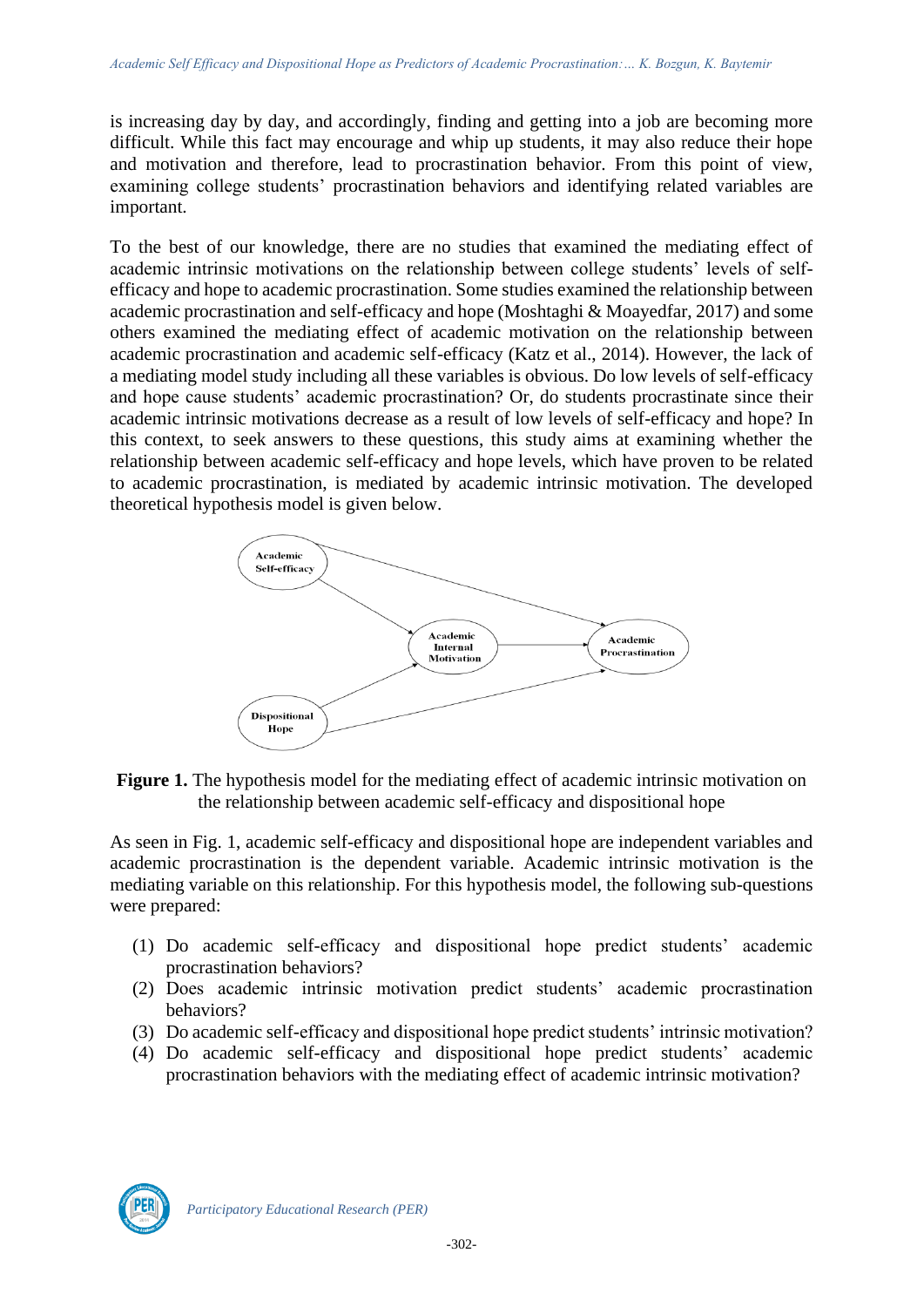## **Method**

## *Research Design*

Since this quantitative study examines the mediating effect of academic intrinsic motivation on the relationship between college students' academic self-efficacy and dispositional hope through structural equation modeling, a correlational survey model was designed. This method is used to identify whether two or more variables change together, the direction and strength of correlation (Fraenkel, Wallen & Hyun, 2012).

# *Study group*

This study was conducted with a study group consists of 252 students studying at the faculty of education of a state university located in the Central Black Sea region of Turkey. Convenience sampling strategy was used to identify the participants. Using this sampling strategy in current study, data collected from available individuals and required the demographic characteristics of the participants (Fraenkel, Wallen, & Hyun, 2012). The distribution of students according to gender, age, program, and year in college is given in Table 1.

| <b>Variables</b>                                | $\boldsymbol{n}$ | %    |
|-------------------------------------------------|------------------|------|
| Gender                                          |                  |      |
| Male                                            | 69               | 27.4 |
| Female                                          | 183              | 72.6 |
| Year in college                                 |                  |      |
| 1                                               | 70               | 27.8 |
| 2                                               | 38               | 15.1 |
| 3                                               | 105              | 41.7 |
| 4                                               | 39               | 15.5 |
| <b>Program</b>                                  |                  |      |
| Physical education and sports teacher education | 32               | 12.7 |
| Science teacher education                       | 33               | 13.1 |
| English teacher education                       | 38               | 15.1 |
| Elementary Mathematics teacher education        | 35               | 13.9 |
| Pre-school teacher education                    | 44               | 17.5 |
| Psychological Counseling and Guidance           | 33               | 13.1 |
| Turkish teacher education                       | 37               | 14.7 |
| 1. つよつ                                          |                  |      |

**Table 1.** Descriptive Statistics of Students' Demographic Characteristics

## *N:* 252

As seen in Table 1, students in the faculty of education were 183 (72.6%) females and 69 (27.4%) males. Regarding the year in college, 70 (27.8%) students were 1st-year students, 38 (15.1%) were 2nd-year students, 105 (41.7%) were 3rd-year students, and 39 (15.5%) were 4thyear students. Regarding the program, 32 (12.7%) students were at Physical education and sports teacher education program, 33 (13.1%) were at Science teacher education program, 38 (15.1%) were at English teacher education program, 35 (13.9%) were at Elementary mathematics teacher education program, 44 (17.5%) were at Pre-school teacher education program, 33 (13.1%) were at Psychological Counseling and Guidance program, and 37 (14.7%) students were at Turkish teacher education program. The age of the students was between 18 and 33 (Mean: 20.55; *Sd*: 1.52).

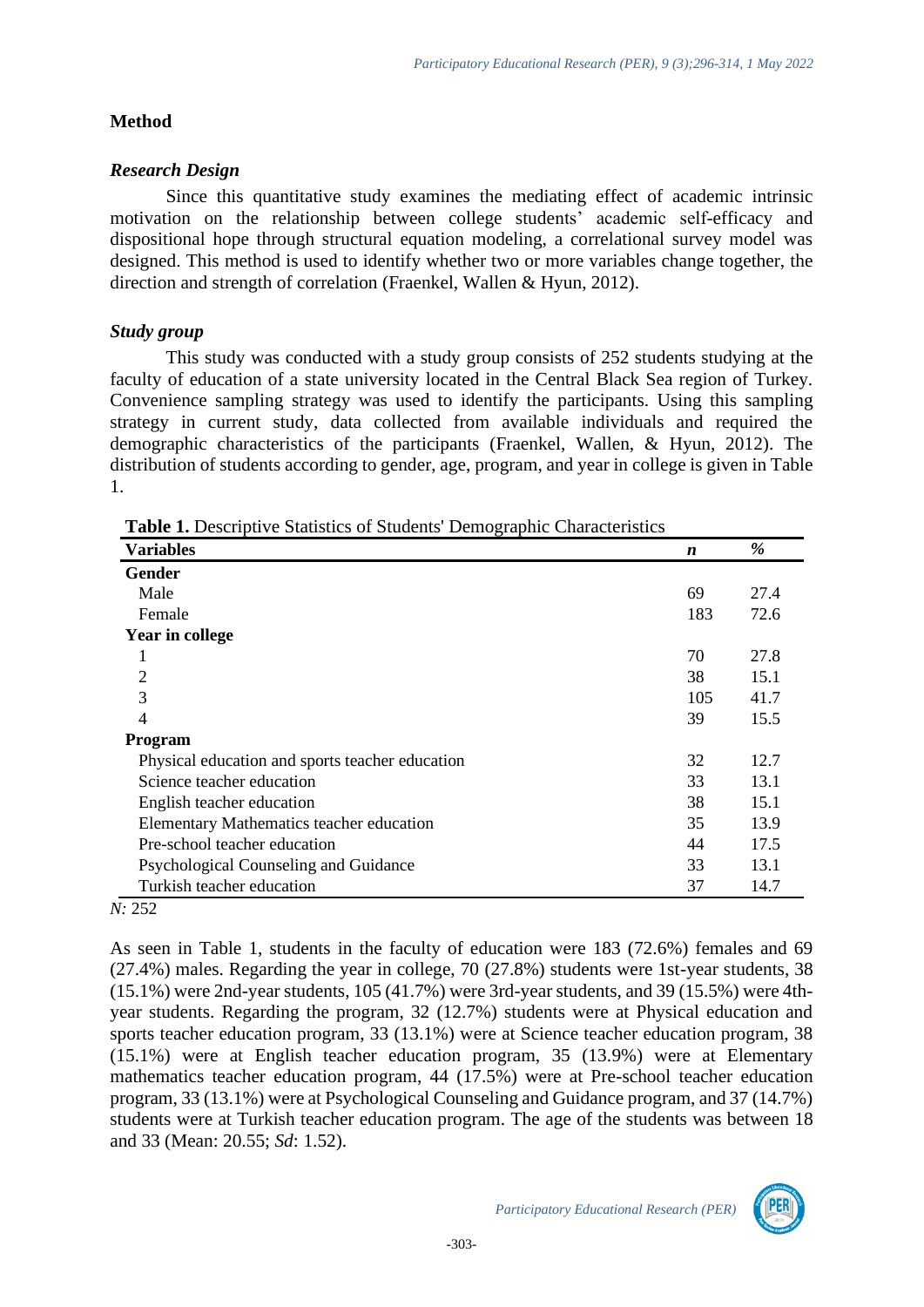## *Data Collection Tools*

Academic Self Efficacy Scale, Dispositional Hope Scale, Academic Intrinsic Motivation Scale, and Aitken Academic Procrastination Scale were used as data collection tools in the study. Moreover, to determine students' demographic characteristics, a personal information sheet was prepared including four variables of gender, age, year in college, and program.

*Academic Self Efficacy Scale:* The scale was a 5-point Likert-type scale developed by Kandemir (2010) to measure students' perceptions of their academic performance by measuring academic self-efficacy. The scale consists of 19 items with sub-dimensions of self-efficacy for academic effort (4 items), self-efficacy for academic planning (4 items), and self-efficacy to cope with academic problems (11 items). The participants answered the survey items by marking one of the following options: (1) Strongly disagree, (2) Disagree, (3) Neither agree or disagree (4) Agree, (5) Strongly agree. The Exploratory Factor Analysis (EFA) results of original scale showed that Kaiser-Meyer-Olkin (KMO) coefficient was .93. Bartlett's test yielded a statistically significant and the factor loads varied between .54 and .78. Furthermore, Confirmatory Factor Analysis (CFA) results indicated that the three-factor model yielded better fit index values and the scale was decided as a valid measurement tool. Regarding internal consistency, while the Cronbach's alpha of the original scale was calculated as .91, it was calculated as .93 in the current study.

*Dispositional Hope Scale*: The scale was developed by Snyder et al. (1991) to determine adult dispositional hope. The adaptation study of the scale into the Turkish language was carried out by Tarhan and Bacanlı (2015). The scale consists of two subscales: pathways thoughts (4 items) and agency thoughts (4 items) and distractor items that are not related to hope (4 items). The scale includes 12 items however, it can be used as an 8 item-scale if the distractor items are not used. The participant chooses the degree of agreement with each statement on an 8-point scale ranging from (1) definitely wrong to (8) definitely true. EFA and CFA results of original scale showed that the KMO coefficient of the scale was calculated as .90, Bartlett's test yielded a statistically significant value, and two subscales explained 61% of the total variance. Additionally, the two-factor model yielded good and acceptable fit index values and the scale was decided as a valid measurement tool. While the internal consistency of the original scale was calculated as .86 with Cronbach's alpha, we calculated as .84 in our study.

*Academic Intrinsic Motivation Scale*: To measure the intrinsic motivation level, which is a reflection of eagerness to learn, the scale that was developed by Shia (1998) and adapted into the Turkish language by Uyulgan and Akkuzu (2014) was used. The scale consists of 23 items with four sub-dimensions as the need of success (6 items), social acceptance (9 items), fear of failure (4 items), and mastery (4 items). The participants answered the survey items by marking one of the options from (1) does not correspond at all to (7) corresponds exactly. The minimum and maximum scores that can be obtained from the scale are 23 and 161, respectively. Higher scores indicate higher levels of intrinsic motivation. EFA and CFA results of original scale showed that the factor loads varied between .41 and .76, the four-factor model yielded good and acceptable fit index values and it was decided as a valid measurement tool. For internal consistency measures, Cronbach's alpha of the original scale was calculated as .77; we calculated the Cronbach's alpha as .84.

*Aitken Academic Procrastination Scale:* The scale was developed by Aitken (1982) to assess students' tendency to procrastinate their academic duties and responsibilities. The scale was adapted into Turkish by Balkıs (2006). This one-factor tool consists of 16 items scored on a 5-

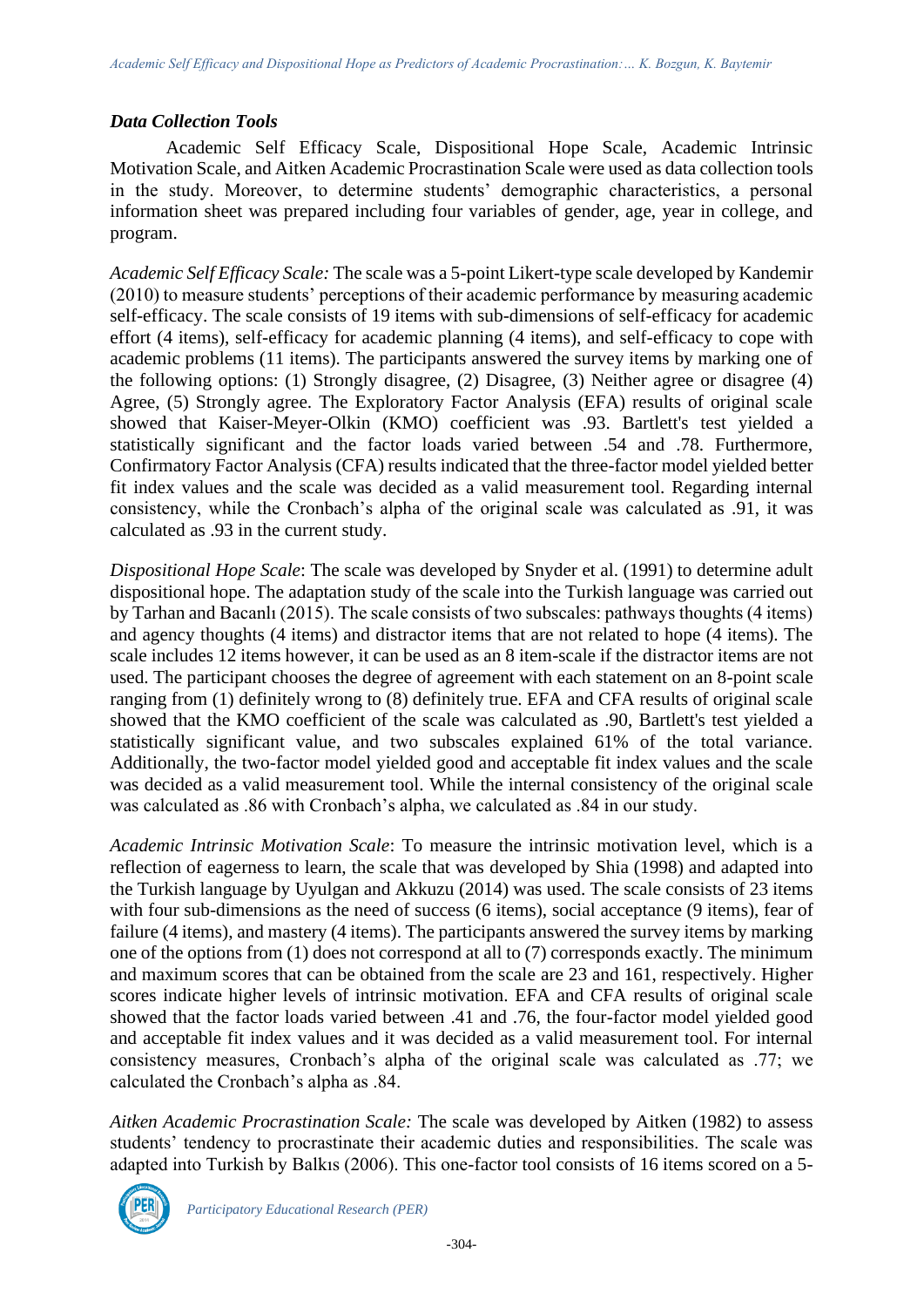point Likert-type scale. The participants answered the survey items by marking one of the options from (1) definitely wrong to (5) definitely true. The minimum and maximum scores that can be obtained from the scale are 5 and 80, respectively. Lower scores indicate a lower tendency to procrastinate, and higher scores indicate a higher tendency to procrastinate. EFA and CFA results of original scale showed that the factor loads varied between .39 and .79 and the one-factor structure explained 38% of the total variance. The original scale had good fit index values and was confirmed as a valid assessment tool in CFA results. While the internal consistency of the original scale was calculated as .82 via Cronbach's alpha, in our study, we calculated the Cronbach's alpha as .87.

## *Data Collection and Analysis*

The data for this study were collected by the authors in the 2017-2018 academic year, between November 2017 and January 2018. Prior to giving their responses, the participants were informed that participation in this study was voluntary, their responses shall be kept confidential and will be used only for research purposes, and they could stop or discontinue their participation at any time without any penalty. Responding to the assessment tools took an average of 20 minutes.

SPSS 22.0 and LISREL 8.80 software packages were used for the analysis of the data. Prior to the analysis, the accuracy of the data, missing values and outliers were examined (Tabachnick & Fidell, 2014). To determine the accuracy of the data, minimum-maximum values were analyzed for each variable, and it was determined that all variables varied within the expected value ranges. No missing values were found in the dataset and Mahalanobis distance values were calculated to determine outliers. Accordingly, 6 surveys were excluded from the dataset since they contain outliers. In the following stages of the data analysis, assumptions of linearity and normality were examined, and it was decided that the dataset was suitable to perform mediator variable analysis. Prior to the mediator analysis, latent variable measurement models were tested. The mediator variable analysis was tested with SEM.

### **Findings**

Descriptive statistics about the variables used in the measurement model, the measurement model, and finally, the SEM findings regarding the mediating effect of academic intrinsic motivation on the relationship between college students' academic self-efficacy and dispositional hope levels and academic procrastination are presented in this section.

| and Biandard Deviation values |                |               |                 |                                |                         |                                                                                                 |               |   |   |   |           |      |
|-------------------------------|----------------|---------------|-----------------|--------------------------------|-------------------------|-------------------------------------------------------------------------------------------------|---------------|---|---|---|-----------|------|
| <b>Variables</b>              | Sub<br>factors | 1             | $\mathbf{2}$    | 3                              | $\overline{\mathbf{4}}$ | 5                                                                                               | 6             | 7 | 8 | 9 | $\bar{x}$ | Sd   |
| ASE                           | 1.AE           |               |                 |                                |                         |                                                                                                 |               |   |   |   | 12.62     | 3.34 |
|                               | 2. APL         | $.61**$       |                 |                                |                         |                                                                                                 |               |   |   |   | 11.46     | 3.31 |
|                               | 3. CAP         |               | $.65***$ .81**  |                                |                         |                                                                                                 |               |   |   |   | 32.41     | 8.05 |
| AIM                           | 4. NA          |               | $.33**$ $.31**$ | $.33**$                        |                         |                                                                                                 |               |   |   |   | 33.70     | 6.88 |
|                               | 5. SA          |               | $.20**$ 17**    | $21**$                         | $19**$                  |                                                                                                 |               |   |   |   | 31.61     | 7.61 |
|                               | 6. MA          | $.34**$ .33** |                 | $.32**$                        | $.52**$                 | $.36**$                                                                                         |               |   |   |   | 19.51     | 5.42 |
| DH                            | 7. PT          |               | $.42**$ $.31**$ | $.37**$                        | $.38**$                 | $19**$                                                                                          | $41**$        |   |   |   | 24.81     | 5.18 |
|                               | 8. AT          |               | $.42**$ $.48**$ | $.49**$                        | $.41**$                 | $.12*$                                                                                          | $.32**$ .62** |   |   |   | 23.69     | 4.71 |
| AE                            | 9. AP1         |               |                 | $-15*$ $-27**$ $-18**$ $-35**$ |                         | $-14**$ $-30**$ $-21**$ $-34**$                                                                 |               |   |   |   | 19.91     | 6.18 |
|                               | 10. AP2        |               |                 |                                |                         | $-12^*$ $-34^{**}$ $-25^{**}$ $-32^{**}$ $-17^{**}$ $-31^{**}$ $-29^{**}$ $-37^{**}$ $-81^{**}$ |               |   |   |   | 18.45     | 5.57 |

**Table 2.** The correlations between the variables included in the measurement model, Mean and Standard Deviation Values

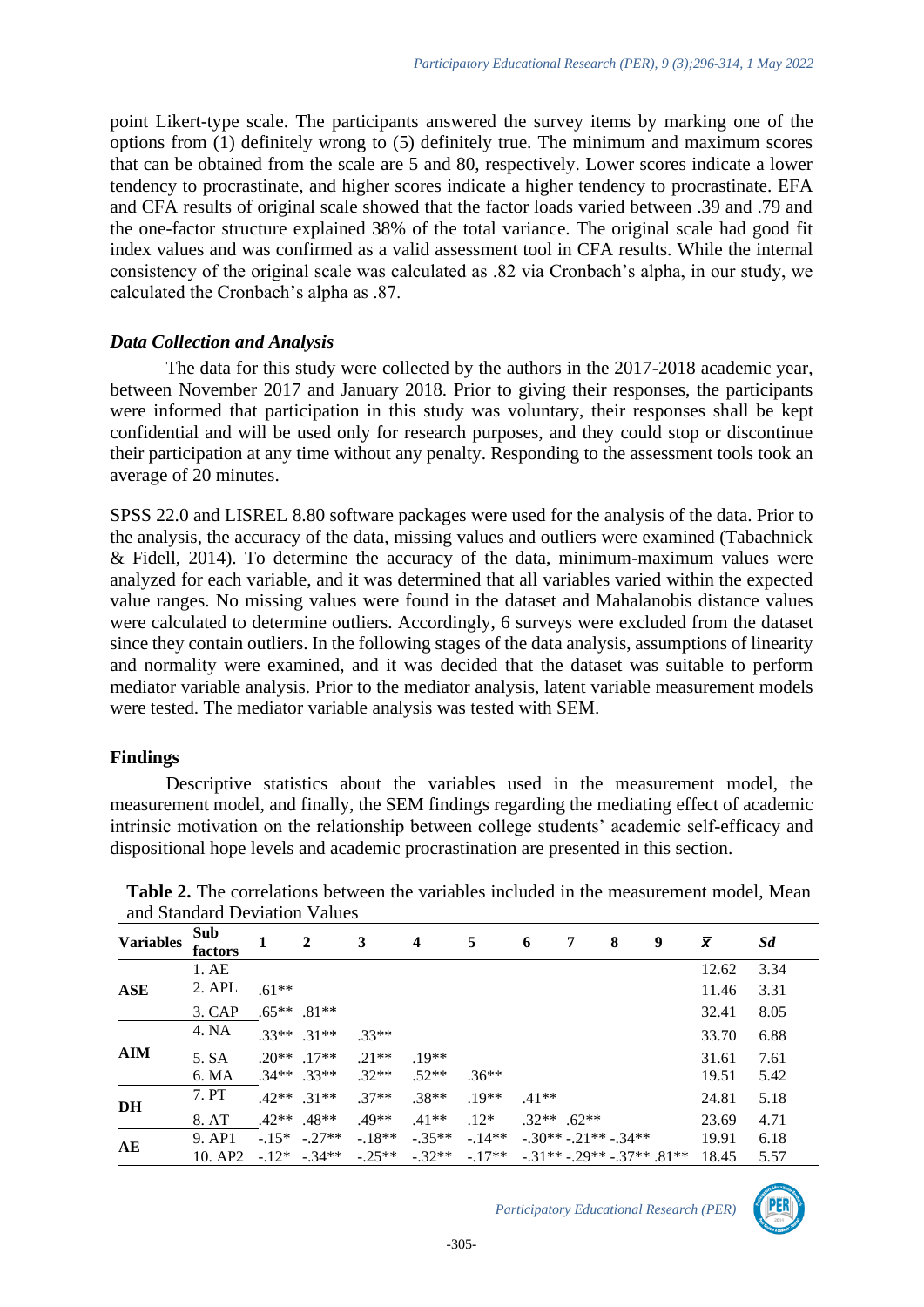*Not: p*< .05<sup>\*</sup>, *p*< .01<sup>\*\*</sup>. (ASE: Academic Self Efficacy [AE: academic effort, APL: Academic planning, CAP: coping with academic problems]; AIM: Academic Intrinsic Motivation [NA: a need of success, SA: social acceptance, MA: mastery]; DH: Dispositional Hope [PT: pathways thoughts, AT: agency thoughts]; AP: Academic Procrastination [AP1: academic procrastination 1; AP2: academic procrastination 2]).

According to the descriptive statistics about the variables used in the measurement model given in Table 2, need of success, mastery, agency thoughts, and academic planning were the variables with the highest correlation (moderate and negatively correlated) to academic procrastination ( $p < .01$ <sup>\*\*</sup>). Other variables displayed low negative correlation with academic procrastination ( $p < .05^*$ ,  $p < .01^{**}$ ). Sub-dimensions of academic self-efficacy were positively and highly; sub-dimensions of academic intrinsic motivation were positively (low, moderate, and highly); sub-dimensions of dispositional hope were positively and highly; and finally, two sub-variables of academic procrastination were positively and highly correlated ( $p < .01$ <sup>\*\*</sup>). Furthermore, significant positive correlations (low and moderate) were found between subdimensions of both academic self-efficacy and dispositional hope to sub-dimensions of academic intrinsic motivation ( $p < .05^*$ ,  $p < .01^{**}$ ). Moreover, moderate and significant positive correlations were determined between sub-dimensions of academic self-efficacy and sub-dimensions of dispositional hope  $(p < .01**)$ .

High and significant correlations were observed between the sub-dimensions of coping with academic problems and academic planning, between sub-dimensions of the academic procrastination scale. The reason for this result may be the dividing of the academic procrastination scale, which has originally one-factor structure, into two factors to use as a variable in the SEM analysis. Moreover, it can be argued that it will not pose a problem for testing the structural equation model since significant correlations (low and moderate) exist between other scales and the observed variables. To avoid a multiple connection problem in SEM analysis, correlations should not be very high (Kline, 2015).

## *SEM Analysis*

### *Measurement Models for Latent Variables*

Prior to SEM analysis, the assumptions of the test of the mediating effects should be examined. As Anderson and Gerbing (1988) proposed, these assumptions are tested in two ways. Firstly, the measurement test model should have acceptable or high fit index values. After determining the measurement model yielded acceptable fit indices, the structural model can be tested. In the current study, before testing the mediating model proposed using academic selfefficacy (ASE), academic intrinsic motivation (AIM), academic procrastination (AP) and dispositional hope (DH) variables, the measurement model of these variables were examined as given in Fig. 2:

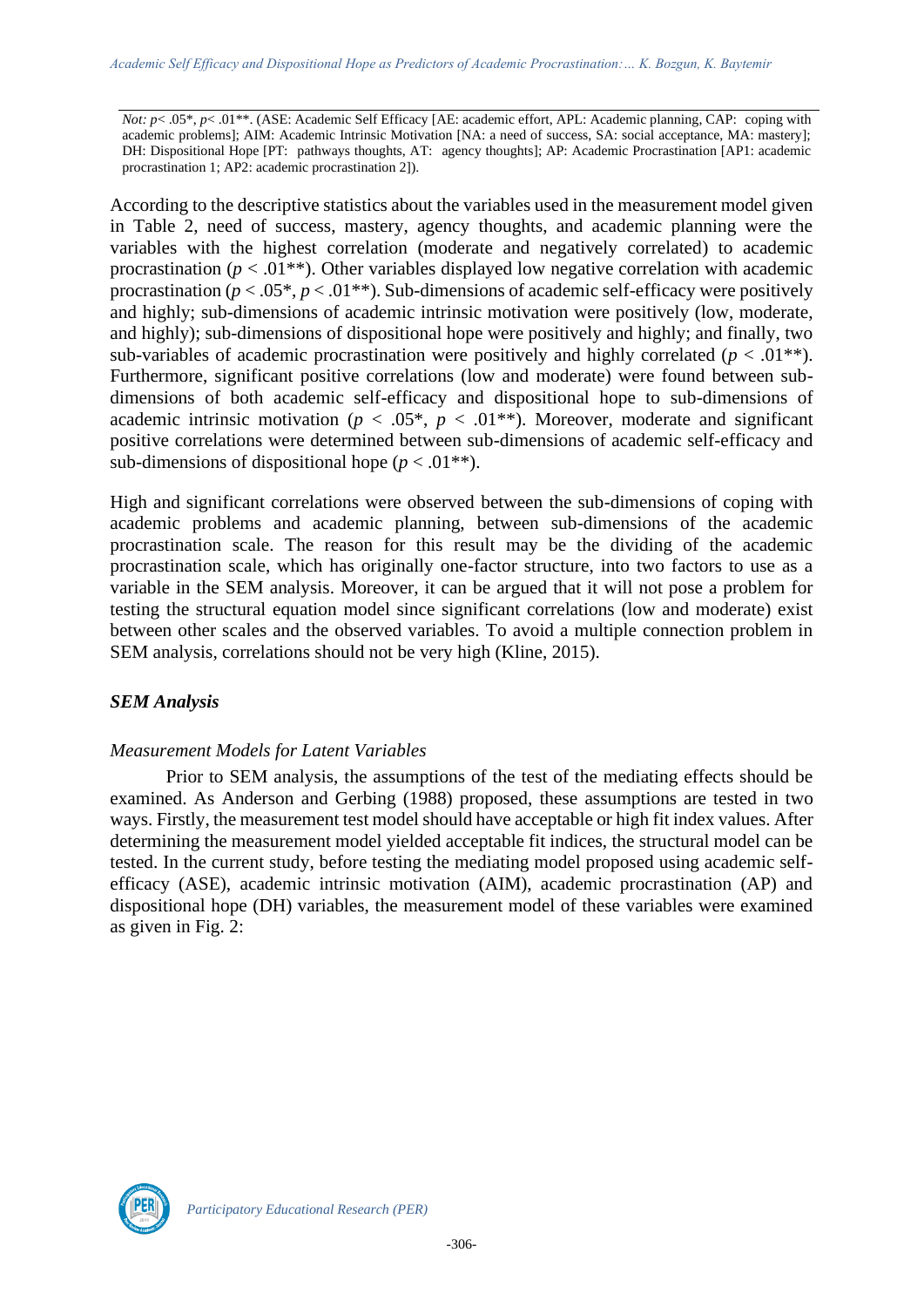

**Figure 2.** Standardized Path Coefficients for The Measurement Model (ASE: Academic Self Efficacy [AE: academic effort, APL: Academic planning, CAP: coping with academic problems]; AIM: Academic Intrinsic Motivation [NA: a need of success, SA: social acceptance, MA: mastery]; DH: Dispositional Hope [PT: pathways thoughts, AT: agency thoughts]; AP: Academic Procrastination [AP1: academic procrastination 1; AP2: academic procrastination 2]).

The measurement model includes four latent variables and 10 observed variables representing these four latent variables. The observed variables of academic effort, academic planning, and coping with academic problems represent the latent variable "academic self-efficacy"; need of success, social acceptance, and mastery represent the latent variable "academic intrinsic motivation"; pathways thoughts and agency thoughts represent the latent variable "dispositional hope"; academic procrastination1 and academic procrastination2 represent the latent variable "academic procrastination". Although the latent variable academic procrastination has a onefactor structure, it was grouped under two observed variables. Kline (2015) suggests dividing one-factor measurement tools under observed groups for models in which latent and observed variables are used together.

As seen in Fig. 2, the path coefficients between the latent variable academic procrastination and academic self-efficacy, academic intrinsic motivation, and dispositional hope were negative (moderate and high) -.37; -.43, and -.54, respectively. The *t* values were calculated as follows: between academic intrinsic motivation and academic self-efficacy was 17.29; between academic intrinsic motivation and dispositional hope was 11.07; between academic procrastination and academic self-efficacy was -5.97; between academic procrastination and dispositional hope was -8.55; between academic intrinsic motivation and academic procrastination was -6.58. Accordingly, all *t* values were found to be significant. The model fit indexes (*χ²/df* =2.34, RMSEA =.078, SRMR = .047, CFI=.97, NFI =.96, GFI=.94) were found to be acceptable and good (Hu & Bentler, 1999; Kline, 2015). In the following stage, the mediating effect analysis was performed with this confirmed measurement model using the SEM. The findings obtained are given in Fig. 3.

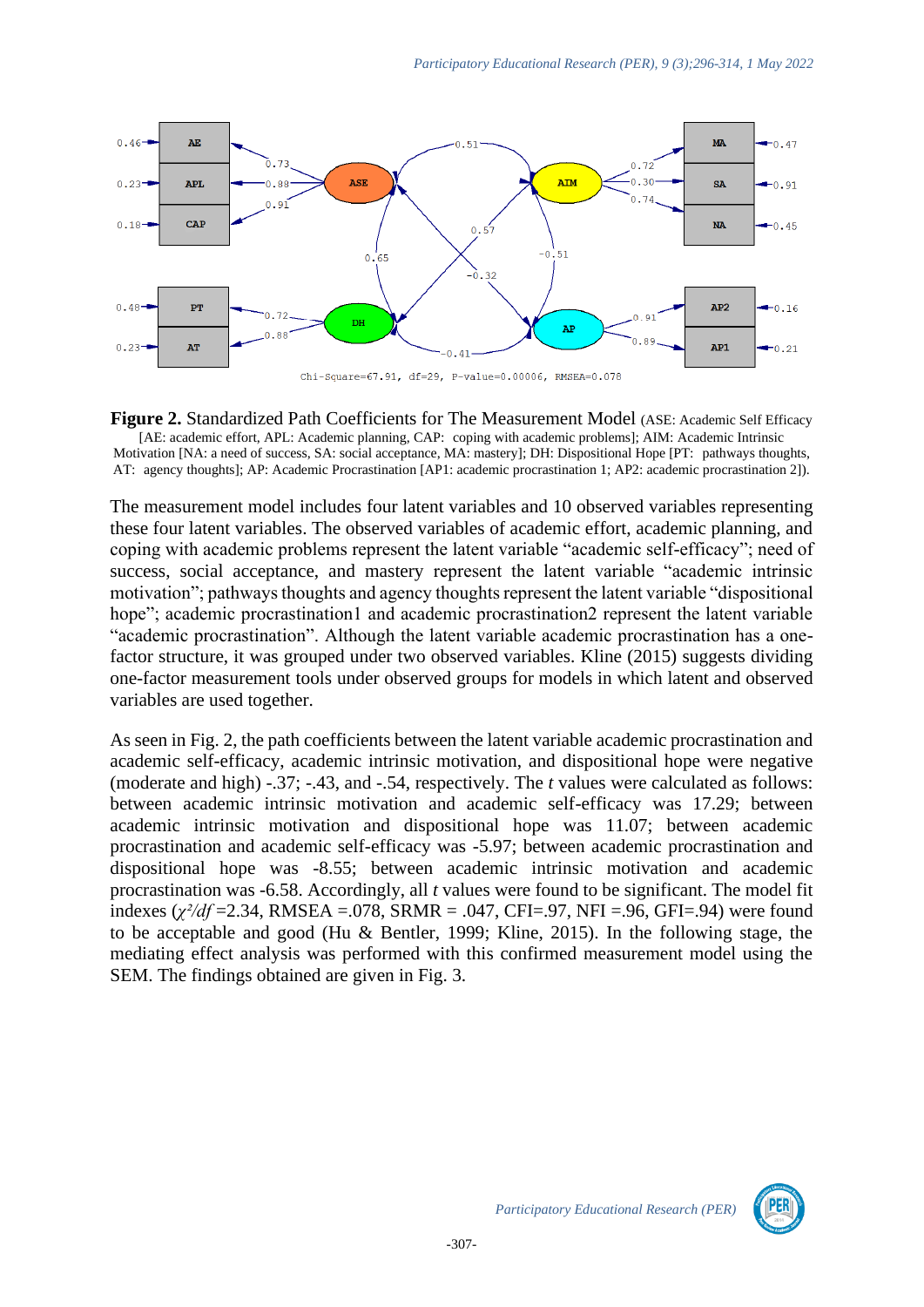

**Figure 3.** Standardized Path Coefficients for The Structural Model

Standardized path coefficients for the structural equation model are shown in Fig. 3. The model fit  $(\chi^2/df =, \text{RMSEA} = .078, \text{SRMR} = .047, \text{CFI} = .97, \text{NFI} = .96, \text{GFI} = .94)$  were determined as acceptable and good. For mediating effect test, the assumptions proposed by Baron and Kenny (1986) were tested. In this regard, academic self-efficacy and dispositional hope were related to academic procrastination. According to the second assumption, academic self-efficacy and dispositional hope were related to academic intrinsic motivation. The third assumption is that academic intrinsic motivation was related to academic procrastination. Based on the findings obtained, all these assumptions were met. According to the fourth assumption, the correlation between independent variable(s) and dependent variable(s) is expected to decrease or not significant while testing the structural equation model. A partial mediating effect is accepted when the correlation decrease; if the correlation decreases up to the level where it is no longer significant, a complete mediation effect occurs.

While testing the mediation effect of academic intrinsic motivation, it was found that the correlations between both academic self-efficacy and dispositional hope with academic procrastination were not significant. Because the standardized beta coefficient for the path from academic self-efficacy to academic procrastination was decreased from .37 to .01 and *t* value was no longer significant; and the standardized beta coefficient for the path from dispositional hope to academic procrastination was decreased from .54 to .18 and *t* value was no longer significant. Accordingly, the complete mediation effect of academic intrinsic motivation on the relationship between academic self-efficacy and dispositional hope was determined. Regarding the total effects of the model, it was found that the standardized total effect of academic selfefficacy and dispositional hope on academic intrinsic motivation were .24 and .42, respectively; the effect of the mediator variable on academic procrastination was -.41; academic self-efficacy was -.10; dispositional hope was -.35. Regarding the indirect effects, it was determined that the indirect effect of academic self-efficacy on academic procrastination was  $-0.09$  ( $t = -0.07$ ;  $p > 0.05$ ) and the indirect effect of dispositional hope on academic procrastination was  $-.17$  ( $t = -1.52$ ; *p* > .05). For the complete mediating effect, it can be argued that dispositional hope had a higher effect than academic self-efficacy.

### **Discussion and Conclusions**

This paper presents the mediating effect analysis of academic intrinsic motivation on the relationship between college students' academic self-efficacy and dispositional hope levels. Considering the first three sub-problems together, it was determined that the premise variable academic self-efficacy directly predicts academic procrastination, which is the dependent

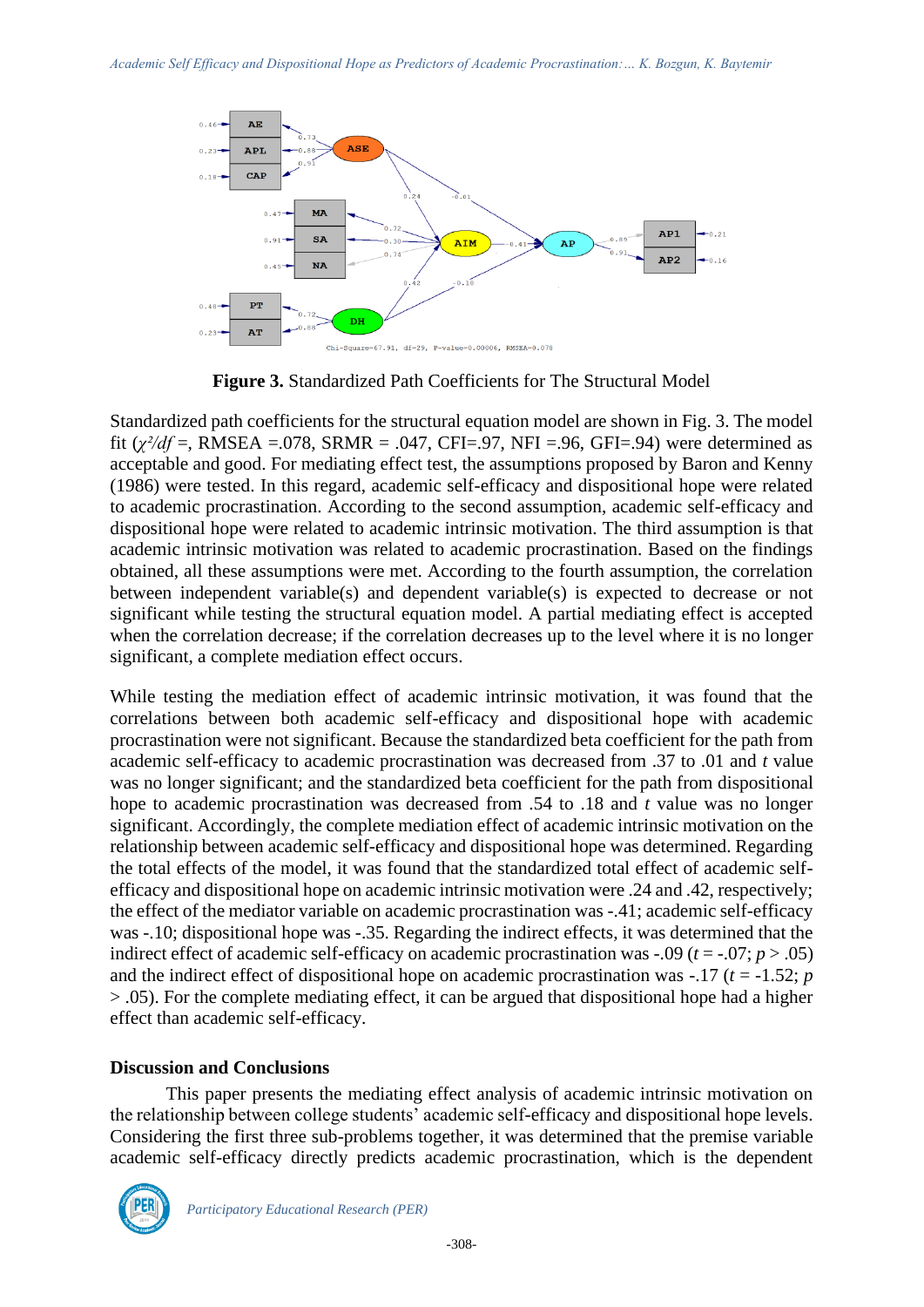variable of dispositional hope and the mediating variable intrinsic motivation. Furthermore, the premise variables academic self-efficacy and dispositional hope directly predict the mediating variable students' academic intrinsic motivation. Our findings are consistent with previous studies indicating students' academic self-efficacy and dispositional hope directly predict academic procrastination and negative relationships exist between them (Mohammadipour & Rahmati, 2016; Moshtaghi & Moayedfar, 2017, Odacı & Kaya, 2019; Seo, 2008; Tripathi et al., 2015). Similar to our results, Kandemir (2010) showed the direct prediction role of college students' academic self-efficacy on academic procrastination behaviors through a cause-andeffect relationship. Roesch et al. (2010) found a negative relationship between both dispositional hope and stress with procrastination and the authors revealed the positive outcomes of being hopeful. According to these findings, as students' self-efficacy and dispositional hope levels increase, their procrastination behavior decrease. These findings might suggest that hopeful students seek ways to achieve their goals, make plans, and do not exhibit procrastination behaviors since they expect that they will be successful in their tasks. Academic self-efficacy also reduced procrastination behaviors just like hope. Since academic self-efficacy is a belief that they will successfully accomplish a task or event (Bandura, 1986; 1997), students with high academic self-efficacy may not have a tendency to withdraw or fear of failure, which are the sources of procrastination behavior. Thus, they can focus on accomplishing a task successfully, instead of procrastinating that event or task.

The some studies (Alemdağ et al., 2014; Tekke & Yıldız, 2020) reported similar findings as in our current results indicating academic self-efficacy predicts intrinsic motivation. Furthermore, based on our results which were consistent with previous reports showing that a positive correlation exists between students' motivation and hope levels, it can be claimed that as students' hope levels increase, their motivation increase (Pala, 2019; Ulukan, 2020; Yeşiltaş, 2020). Accordingly, as students' hope levels increase, their intrinsic motivation can increase. Considering that motivation is an aspect of hope, students with higher levels of hope might study harder, try different ways to access learning sources and make more effort.

Balkıs's (2006) study showing that motivational sources are important predictors of students' procrastination behavior is an indicator of the relationship between motivation and procrastination. Similarly, in a study carried out by Akpur (2017) with college students, a negative relationship was found between academic motivation and academic procrastination. A students' high intrinsic motivation can increase the pleasure taken from their tasks and activities and accordingly, procrastination behaviors may decrease. In the opposite case, since students will be less satisfied in extrinsically motivated situations or mandatory tasks, more procrastination behaviors can be observed.

The final sub-problem of this study is both supported theoretically and with our results indicating academic self-efficacy and dispositional hope predict academic intrinsic motivation and academic procrastination. Furthermore, we found that academic intrinsic motivation predicts academic procrastination. According to the model tested in our study, college students' academic intrinsic motivation had a complete mediation effect on the relationship between both academic self-efficacy and dispositional hope with academic procrastination. Accordingly, it can be argued that academic procrastination behaviors decrease as students' academic selfefficacy, dispositional hope and academic intrinsic motivation levels increase. Consisted with the model confirmed in the current study, previous studies pointed out that hope and selfefficacy are predictors of academic procrastination (Moshtaghi & Moayedfar, 2017; Steel, 2007; Tripathi et al., 2015). The most outstanding study among these is the study by Malkoç and Kesen Mutlu (2018). Similar to our model, they determined the mediating effect of

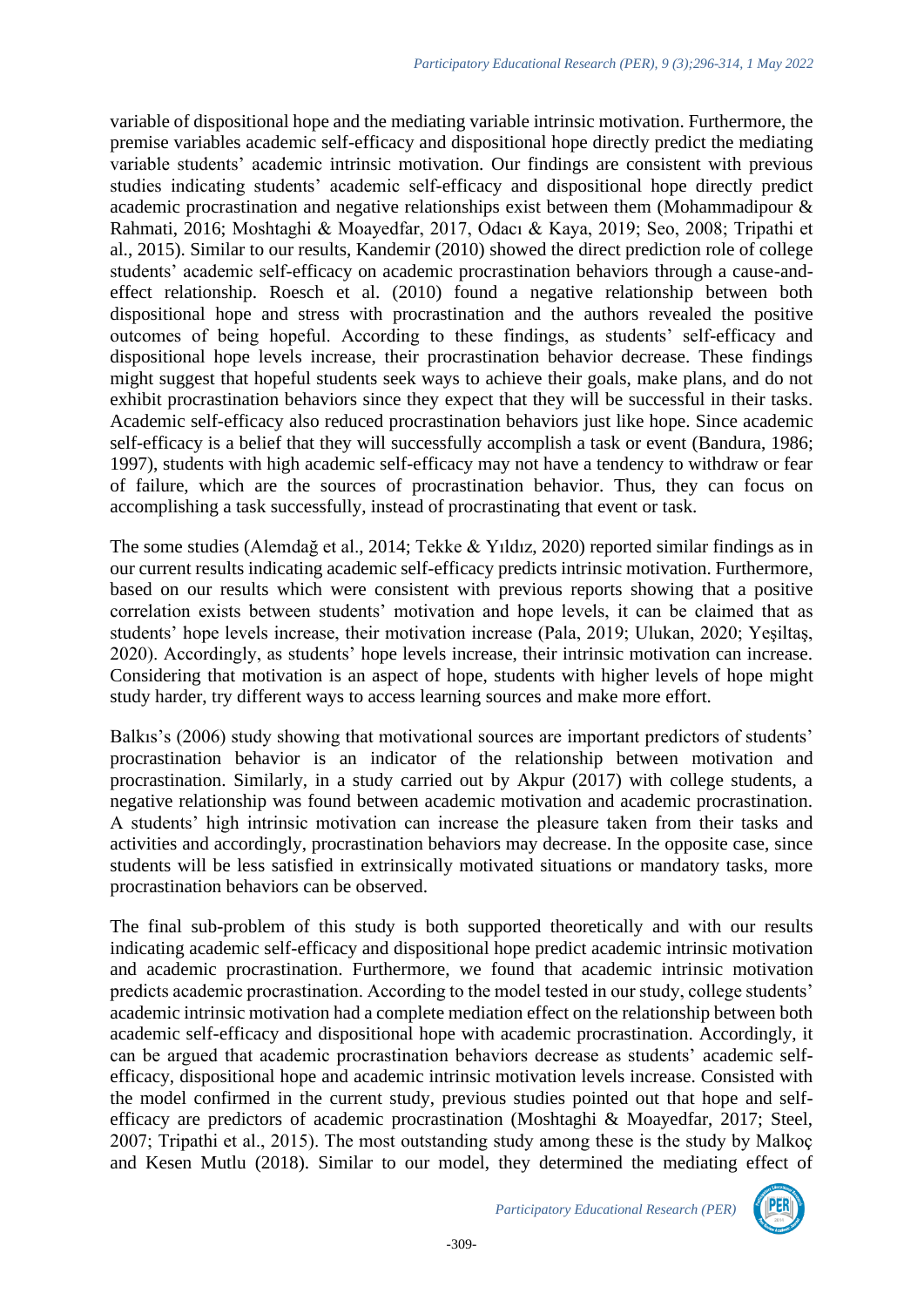academic intrinsic motivation on the relationship between academic self-efficacy and academic procrastination. Furthermore, similar results were obtained in a study by Katz et al. (2014), the authors found the mediation effect of academic intrinsic motivation on the relationship between students' academic self-efficacy and academic procrastination. Consistent with our findings, Akbay and Gizir (2010) showed that students' academic self-efficacy and academic motivation are predictor variables of academic procrastination. Since dispositional hope, which is associated with motivation, is also included in our model, we can argue that a powerful model was confirmed in our study.

In a study conducted with students and adults (Alexander & Onwuegbuzie, 2007), the authors found that hope is a powerful predictor of academic procrastination accordingly, individuals with relatively low levels of hope also have low levels of self-efficacy and therefore, they exhibit academic procrastination behaviors. Similar to our findings, Koca and Dadandı (2019) determined the mediation effect of academic intrinsic motivation on the relationship between academic self-efficacy and academic success; Alemdağ et al. (2014) emphasized that as academic self-efficacy increases, students' academic intrinsic motivation increases. Based on these reports, it can be said that the variables included in our model were supported by the relevant literature.

Finally, the structural equation model indicated that higher levels of self-efficacy and dispositional hope in students result in increased intrinsic motivation and reduced academic procrastination. In other words, according to the mediation model, when students' self-efficacy and dispositional hope levels decrease, their academic intrinsic motivation decreases and this leads to a tendency to academic procrastination. Academic self-efficacy and dispositional hope reduce procrastination behavior. However, when the mediation effect of academic intrinsic motivation was included in our model, the effect of self-efficacy and dispositional hope on academic procrastination decrease up to a level of not significant. Therefore, a complete mediation effect was determined. Accordingly, as students' self-efficacy and dispositional hope levels increase, they develop more intrinsic motivation. As a student develop more intrinsic motivation, they may exhibit a willingness to become a master in a task or event and to have comprehensive knowledge of that task or event. The students accomplish these activities or tasks not out of necessity but with pleasure, thus they would not exhibit procrastination behavior.

### **Implications and recommendations for future studies**

The findings obtained in this paper provide valuable insights into the predictors of procrastination tendency in students who suffer from procrastination. These findings are important as they provide information to university administrations, university career and psychological counseling services and policymakers, and especially students about the ways to reduce the sources of academic procrastination. It was considered important for university administrations to increase the practices that support students' academic self-efficacy and hope and to develop new models and programs. In this regard, if students are able to choose courses suitable for their own abilities and interests, and easy access to information and sources related to their field, students' academic self-efficacy will increase. The number of college students in Turkey increase day by day. Therefore, students have to compete more than in previous years to find and get into a job. The practices of Career Centers and Guidance and Psychological Counseling Services in universities about post-graduation job opportunities, career options, and ways of versatile personal development can increase both academic self-efficacy and hope levels of students. Thus, students can be motivated more for their classes and activities.

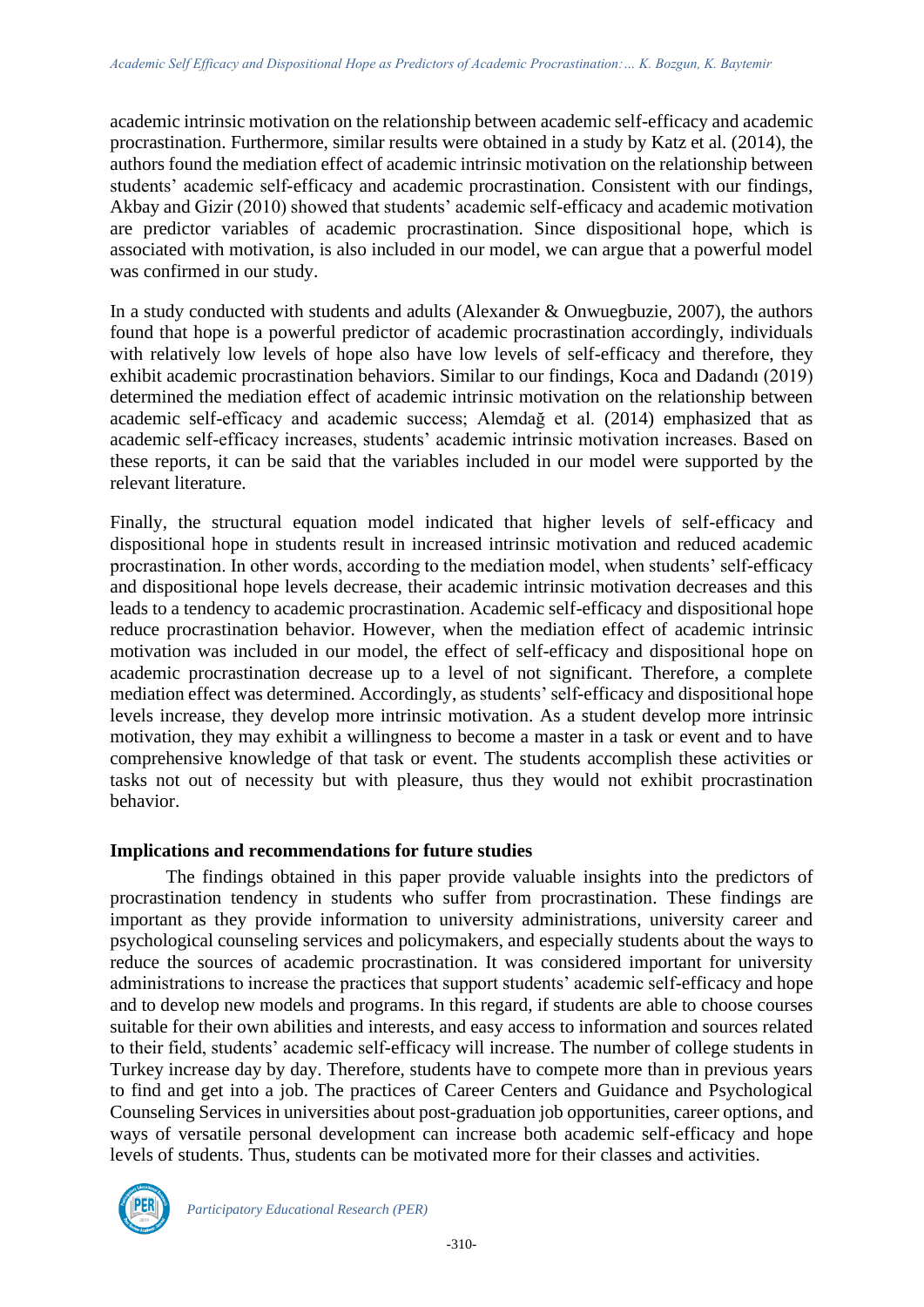Further studies may examine the relationships between academic self-efficacy or dispositional hope with academic procrastination via multi-group SEM. The effect of gender and age on the relationship between academic intrinsic motivation and academic procrastination may be examined. In addition to its mediating role obtained in this study, the effect of academic intrinsic motivation on academic procrastination can be examined through different variables. Furthermore, although the complete mediation effect of academic intrinsic motivation on the relationship between both academic self-efficacy or dispositional hope with academic procrastination was determined in our study, other studies may examine mediating effect of other variables such as subjective well-being, emotion regulation, self-esteem, and psychological resilience. The model proposed in our study can be tested at different education levels in further studies. This study is limited to college students. Therefore, the study results should be evaluated in the context of college students. Academic performance or experiences can differ at different periods of life. Since our data were obtained within a single period, this study is limited to the responds of students representing their situation only at that period.

## **References**

- Aitken, M. E. (1982). *A personality profile of the college student procrastinator.* (Doctoral dissertation). University of Pittsburgh, Pittsburgh.
- Akbay, S., & Gizir, C. (2010). Academic procrastination among university students according to gender: the role of academic motivation, academic self-efficacy and academic attributional style. *Mersin University Journal of the Faculty of Education, 6*(1), 60-78.
- Akpur, U. (2017). Predictive and explanatory relationship model between procrastination, motivation, anxiety and academic achievement. *Eurasian Journal of Educational Research*, *17*(69), 221-21.
- Alemdağ, C., Erman, Ö., & Yılmaz, A. K. (2014). Preservice physical education teachers' academic motivation and academic self-efficacy. *Hacettepe Journal of Sport Sciences, 25*(1), 23-35.
- Alexander, E. S., & Onwuegbuzie, A. J. (2007). Academic procrastination and the role of hope as a coping strategy. *Personality and Individual Differences*, *42*(7), 1301-1310.
- Anderson, J. C. and Gerbing, D. W. (1988). Structural equation modeling in practice: A review and recommended two-step approach. *Psychological Bulletin, 103*(3), 411-423.
- Balkıs, M. (2006). *The relationships between student teachers' procrastination behaviors, thinking and decision making styles.* (Doctoral dissertation). Dokuz Eylül University, İzmir.
- Balkıs, M., & Duru, E. (2009). Prevalence of academic procrastination behavior among preservice teachers, and its relationship with demographics and individual preferences. *Journal of Theory and Practice in Education, 5*(1), 18-32.
- Balkıs, M., Duru, E., Buluş, M., & Duru, S. (2006). An investigation of the academic procrastination among university students in related to various variables. *Ege Journal of Education*, *7*(2), 57-73.
- Bandura, A. (1977). Self-efficacy: Toward a unifying theory of behavioral change. *Psychological Review, 84*, 191-215.
- Bandura, A. (1986). *Social foundations of thought and action: A social cognitive theory*. Englewood Cliffs, NJ: Prentice Hall.
- Bandura, A. (1995). Exercise of personal and collective efficacy in changing societies. In A. Bandura (Ed.), *Self-efficacy in changing societies* (pp. 1-45). New York: Cambridge University Press.
- Bandura, A. (1997). *Self-efficacy: The exercise of control*. New York: Freeman.

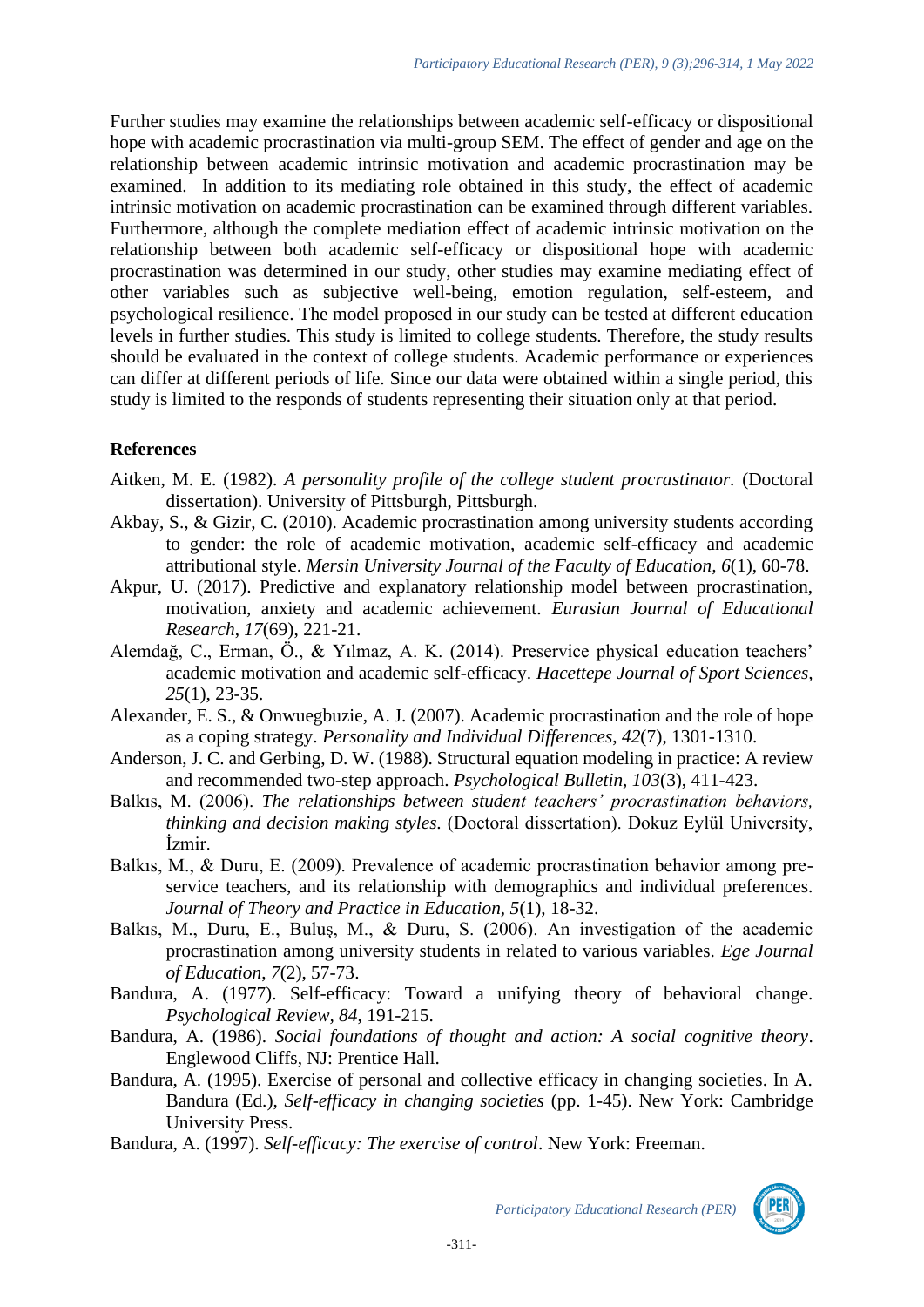- Baron, R. M., & Kenny, D. A. (1986). The moderator–mediator variable distinction in social psychological research: Conceptual, strategic, and statistical considerations. *Journal of Personality and Social Psychology*, *51*(6), 1173-1182.
- Beck, B. L., Koons, S. R., & Milgrim, D. L. (2000). Correlates and consequences of behavioral procrastination: The effects of academic procrastination, self-consciousness, selfesteem and self-handicapping. *Journal of Social Behavior and Personality*, *15*(5), 3-13.
- Brownlow, S., & Reasinger, R. D. (2000). Putting off until tomorrow what is better done today: Academic procrastination as a function of motivation toward college work. *Journal of Social Behavior and Personality*, *15*(5), 15-34.
- Day, V., Mensink, D., & O'Sullivan, M. (2000). Patterns of academic procrastination. *Journal of College Reading and Learning*, *30*(2), 120-134.
- Ellis, A. & Knaus, W. J. (2000). *Overcoming procrastination*. New York: New American Library.
- Ferrari, J. R., & Beck, B. L. (1998). Affective responses before and after fraudulent excuses by academic procrastinators. *Education, 118*, 529–537.
- Fraenkel, J. R., Wallen, N. E., & Hyun, H. H. (2012). *How to design and evaluate research in education* (8th ed.). New York: McGraw-Hill.
- Hill, M. B., Hill, D. A., Chabot, A. E., & Barrall, J. F. (1978). A survey of college faculty and student procrastination. *College Student Journal*, *12*, 256-262.
- Hu, L., & Bentler, P. M. (1999). Cut off criteria for fit indexes in covariance structure analysis: Conventional criteria versus new alternatives. *Structural Equation Modeling: A Multidisciplinary Journal, 6*(1), 1–55.
- Kandemir, M. (2010). A model explaining academic procrastination behavior. (Master thesis). Gazi University, Ankara.
- Katz, I., Eilot, K., & Nevo, N. (2014). I'll do it later: Type of motivation, self-efficacy and homework procrastination. *Motivation and Emotion*, *38*(1), 111-119.
- Kline, R. B. (2015). *Principles and practice of structural equation modeling* (4th ed.). New York: Guilford Press.
- Koca, F., & Dadandı, İ. (2019). The mediation roles of test anxiety and academic motivation in the relationship between academic self-efficacy and academic achievement. *Elementary Education Online*, *18*(1), 241-252.
- Liu, L., & Cheng, L. (2018). The relationship between self-efficacy and achievement motivation in adolescents: A moderated mediating model of self-identity and hope. *Psychology and Behavioral Sciences*, *7*(3), 69-76.
- Malkoç, A., & Kesen Mutlu, A. (2018). Academic self-efficacy and academic procrastination: Exploring the mediating role of academic motivation in Turkish university students*. Universal Journal of Educational Research, 6*(10): 2087-2093.
- Martin, K. K. (2007). *Measuring hope: Is hope related to problem solving and criminal behaviour in offenders?* (Master's thesis). University of Toronto, Toronto.
- Martin, T. R., Flett, G. L., Hewitt, P. L., Krames, L., & Szanto, G. (1996). Personality correlates of depression and health symptoms: A test of a self-regulation model. *Journal of Research in Personality*, *30*(2), 264-277.
- Milgram, N. N., Mey-Tal, G., & Levison, Y. (1998). Procrastination, generalized or specific, in college students and their parents. *Personality and Individual Differences*, *25*(2), 297- 316.
- Mohammadipour, M., & Rahmati, F. (2016). The predictive role of social adjustment, academic procrastination and academic hope in the high school students' academic burnout. *Interdisciplinary Journal of Education, 1*(1), 35-45.
- Moltafet, G. (2020). Direct and indirect effect of personality traits on hope: the mediating role of academic motivation. *International Journal of Behavioral Sciences*, *13*(4), 167-172.

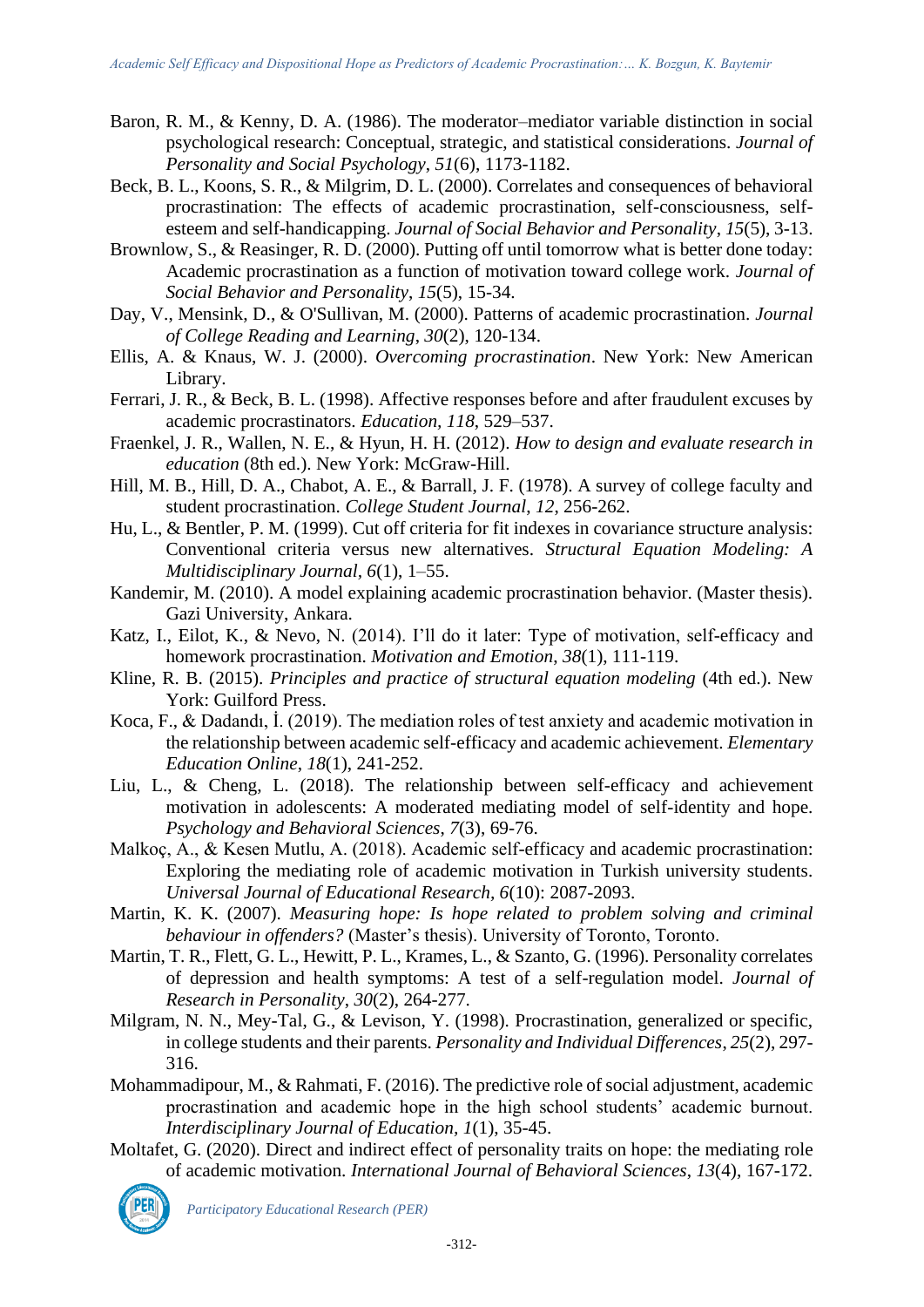- Moshtaghi, S., & Moayedfar, H. (2017). The role of psychological capital components (hope, optimism, resiliency and self-efficacy) and achievement goals orientation in predicting academic procrastination in students. *Biquarterly Journal of Cognitive Strategies in Learning*, *5*(8), 61-78.
- Odacı, H., & Kaya, F. (2019). Perfectionism and the role of hopelessness on procrastination behavior: A research on university students. *Journal of Higher Education and Science, 9*(1), 43-51.
- Orpen, C. (1998). The causes and consequences of academic procrastination: a research note. *Westminster Studies in Education, 21*, 73-78.
- Pajares, F., & Graham, L. (1999). Self-efficacy, motivation constructs, and mathematics performance of entering middle school students. *Contemporary Educational Psychology, 24*(2), 124-139.
- Pala, G. (2019). Mediating role of psychological needs in the relationship of adolescent identity development, academic motivation and hope (Master thesis). Hacettepe University, Ankara.
- Pintrich, P. R., & Zusho, A. (2002). The development of academic self-regulation: the role of cognitive and motivational factors. In A. Wigfield & J. S. Eccles (Eds.), *Development of achievement motivation* (pp. 249–284). San Diego, CA: Academic Press.
- Pychyl, T. A. (2013). *Solving the procrastination puzzle: A concise guide to strategies for change.* New York: Penguin Group.
- Pychyl, T. A., Morin, R. W., & Salmon, B. R. (2000). Procrastination and the planning fallacy: An examination of the study habits of university students. *Journal of Social Behavior and Personality*, *15*(5), 135-150.
- Roesch, S. C., Duangado, K. M., Vaughn, A. A., Aldridge, A. A., & Villodas, F. (2010). Dispositional hope and the propensity to cope: a daily diary assessment of minority adolescents. *Cultural Diversity and Ethnic Minority Psychology*, *16*(2), 191-198.
- Ryan, R. M., & Deci, E. L. (2000). Self-determination theory and the facilitation of intrinsic motivation, social development, and well-being. *American Psychologist, 55*(1), 68–78.
- Senécal, C., & Guay, F. (2000). Procrastination in job-seeking: An Analysis of motivational processes and feelings of hopelessness. *Journal of Social Behavior & Personality*, 15(5), 267-283.
- Senecal, C., Koestner, R., & Vallerand, R. J. (1995). Self-regulation and academic procrastination. *The Journal of Social Psychology*, *135*(5), 607-619.
- Solomon, L. J., & Rothblum, E. D. (1984). Academic procrastination: Frequency and cognitive behavioral correlates. *Journal of Counseling Psychology, 31*, 503-509.
- Seo, E. H. (2008). Self-efficacy as a mediator in the relationship between self-oriented perfectionism and academic procrastination. *Social Behavior and Personality: an international journal*, *36*(6), 753-764.
- Shia, R. M. (1998). *Assessing academic intrinsic motivation: A look at student goals and personal strategy*. Retrieved from http://www.cet.edu/research/student.html.
- Sirois, F., & Pychyl, T. (2013). Procrastination and the priority of short-term mood regulation: Consequences for future self. *Social and Personality Psychology Compass, 7*(2), 115- 127.
- Sparks, G. M. (1988). Teachers' attitudes toward change and subsequent improvements in classroom teaching. *Journal of Educational Psychology, 80*(1), 111-117.
- Snyder, C. R. (2002). Hope theory: Rainbows in the mind. *Psychological Inquiry, 13*(4), 249– 275.
- Snyder, C. R., Harris, C., Anderson, J. R., Holleran, S. A., Irving, L. M., Sigmon, S. T., Yoshin obu, L., Gibb, J., Langelle, C., & Harney, P. (1991). The will and ways: Development